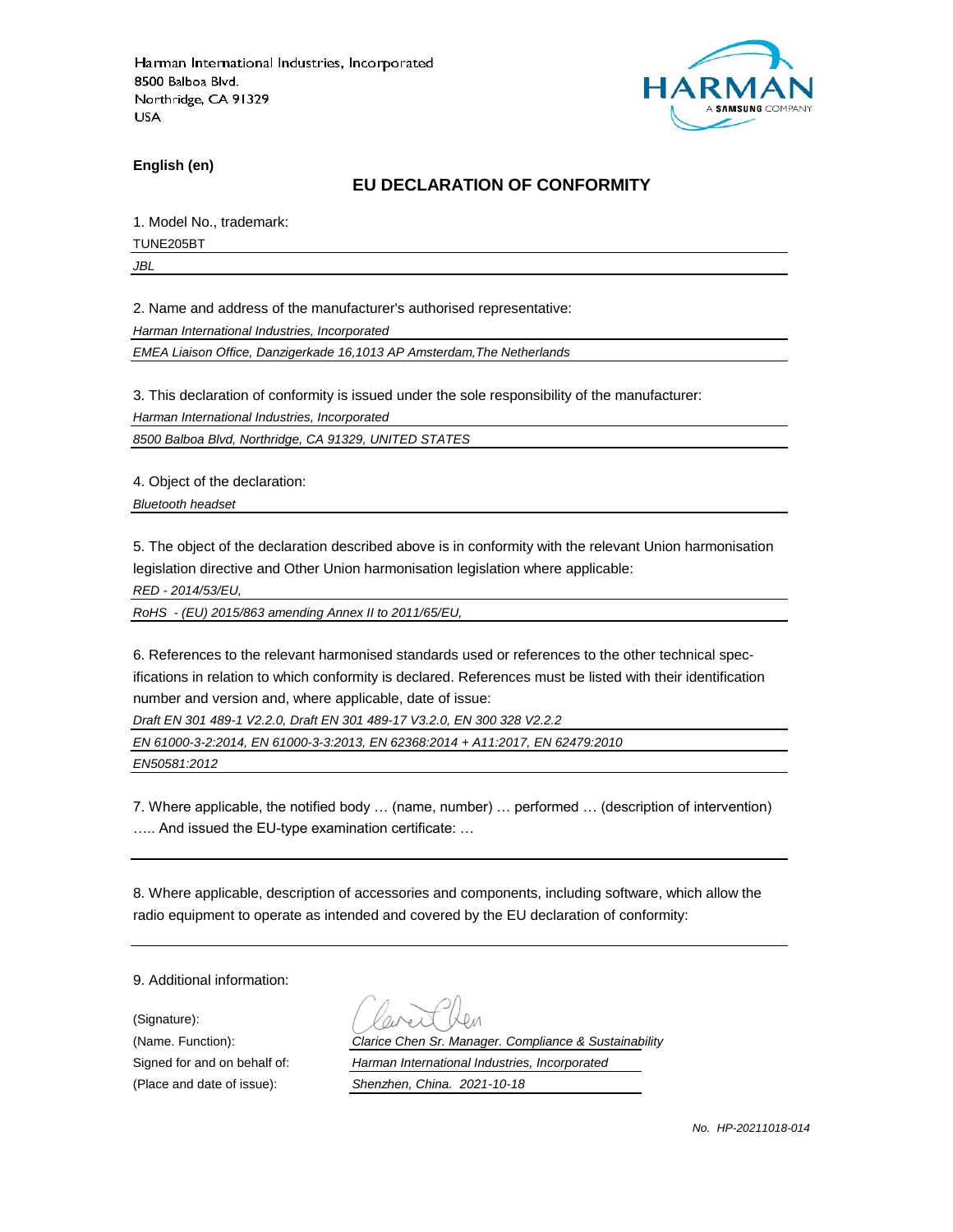

#### **UK DECLARATION OF CONFORMITY**

1. Model No., trademark: *TUNE205BT*

*JBL*

2. Name and address of the manufacturer's authorised representative:

*Harman International Industries, Incorporated*

*Ground Floor, Westside 2, London Road, Apsley, Hemel Hempstead, Hertfordshire, HP3 9TD, United Kingdom.*

3. This declaration of conformity is issued under the sole responsibility of the manufacturer: *Harman International Industries, Incorporated*

*8500 Balboa Blvd, Northridge, CA 91329, UNITED STATES*

4. Object of the declaration:

*Bluetooth headset*

5. The object of the declaration described above is in conformity with the relevant Union harmonisation legislation directive and Other Union harmonisation legislation where applicable:

*The Restriction of the Use of Certain Hazardous Substances in Electrical and Electronic Equipment Regulations 2012*

6. References to the relevant harmonised standards used or references to the other technical specifications in relation to which conformity is declared. References must be listed with their identification number and version and, where applicable, date of issue:

*Draft EN 301 489-1 V2.2.0, Draft EN 301 489-17 V3.2.0, EN 300 328 V2.2.2*

*EN 61000-3-2:2014, EN 61000-3-3:2013, EN 62368:2014 + A11:2017, EN 62479:2010*

*EN50581:2012*

7. Where applicable, the notified body … (name, number) … performed … (description of intervention) ….. And issued the EU-type examination certificate: …

8. Where applicable, description of accessories and components, including software, which allow the radio equipment to operate as intended and covered by the EU declaration of conformity:

9. Additional information:

(Signature):

(Name. Function): *Clarice Chen Sr. Manager. Compliance & Sustainability* Signed for and on behalf of: *Harman International Industries, Incorporated* (Place and date of issue): *Shenzhen, China. 2021-10-18*

*No. HP-20211018-014*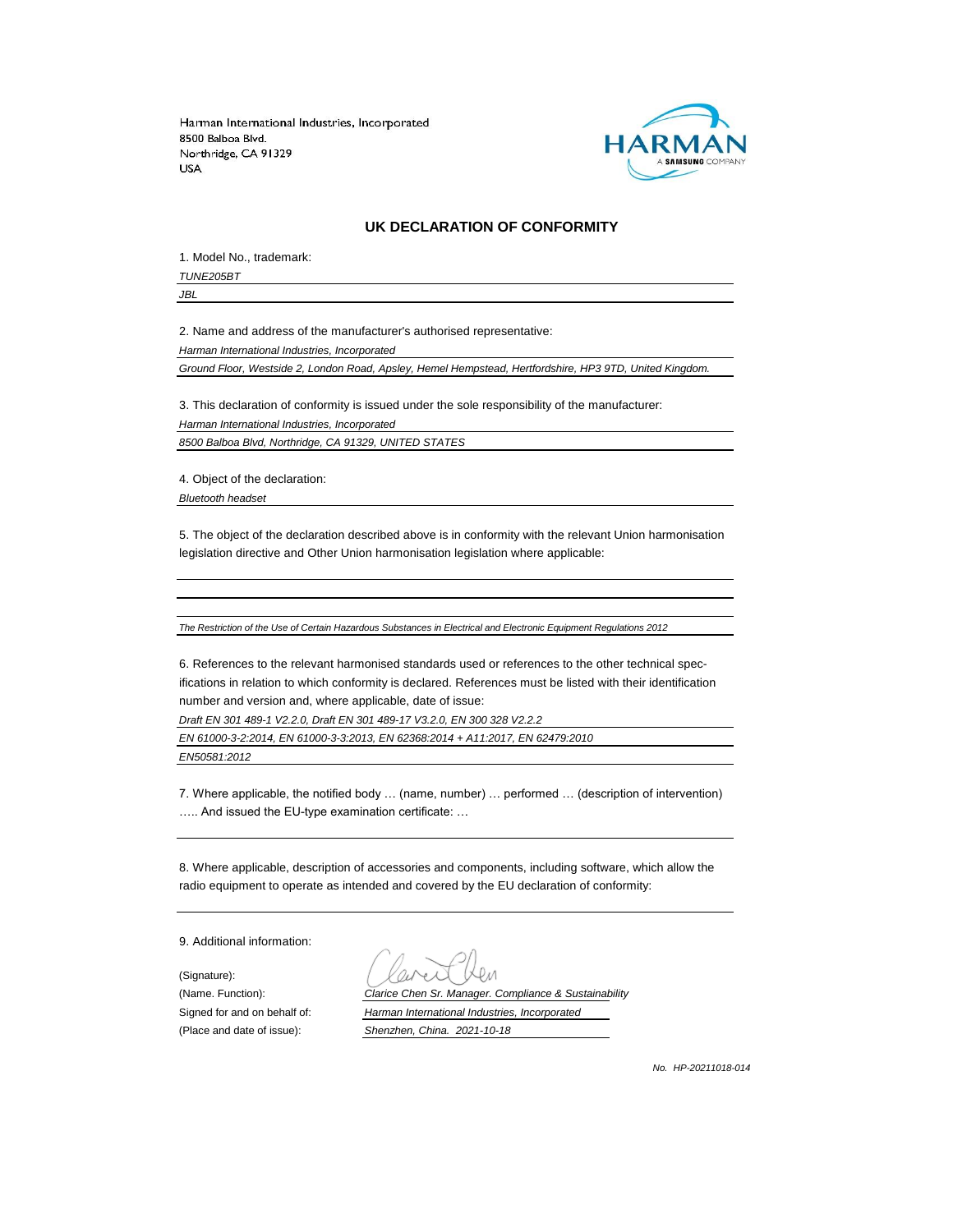

**Български (bg)**

#### **ЕС ДЕКЛАРАЦИЯ ЗА СЪОТВЕТСТВИЕ**

1.Модел No., търговска марка :

TUNE205BT

*JBL*

2. Име и адрес на производителя или на неговия упълномощен представител:

*Harman International Industries, Incorporated*

*EMEA Liaison Office, Danzigerkade 16,1013 AP Amsterdam,The Netherlands*

3. Настоящата декларация за съответствие е издадена на отговорността на производителя:

*Harman International Industries, Incorporated*

*8500 Balboa Blvd, Northridge, CA 91329, UNITED STATES*

4. Предмет на декларацията:

*Bluetooth headset*

5. Предметът на декларацията, описан по-горе, отговаря на съответното законодателство на Съюза за хармонизация Директива и Друго законодателство на Съюза за хармонизация, когато е приложимо: *RED - 2014/53/EU,*

*RoHS - (EU) 2015/863 amending Annex II to 2011/65/EU,*

6. Позоваване на използваните хармонизирани стандарти или позоваване на други технически спецификации, по отно отношение на които се декларира съответствие.При позоваването трябва да се посочва техният идентификационен номер и версията им и,ако е приложимо,дата на издаване: *Draft EN 301 489-1 V2.2.0, Draft EN 301 489-17 V3.2.0, EN 300 328 V2.2.2*

*EN 61000-3-2:2014, EN 61000-3-3:2013, EN 62368:2014 + A11:2017, EN 62479:2010*

*EN50581:2012*

7. Когато е приложимо, нотифицираният орган… (наименование, номер)… извърши … (описание на извършеното) … и издаде сертификата за ЕС изследване на типа: …

8. Когато е приложимо, описание на принадлежностите и компонентите, включително софтуер, които позволяват на радиосъоръжението да работи по предназначение и които са обхванати от ЕС декларацията за съответствие:

9. Допълнителна информация:

(подпис):

(място и дата на издаване): *Shenzhen, China. 2021-10-18*

aren Chen

(име, длъжност): *Clarice Chen Sr. Manager. Compliance & Sustainability*

Подписано за и от името на: *Harman International Industries, Incorporated*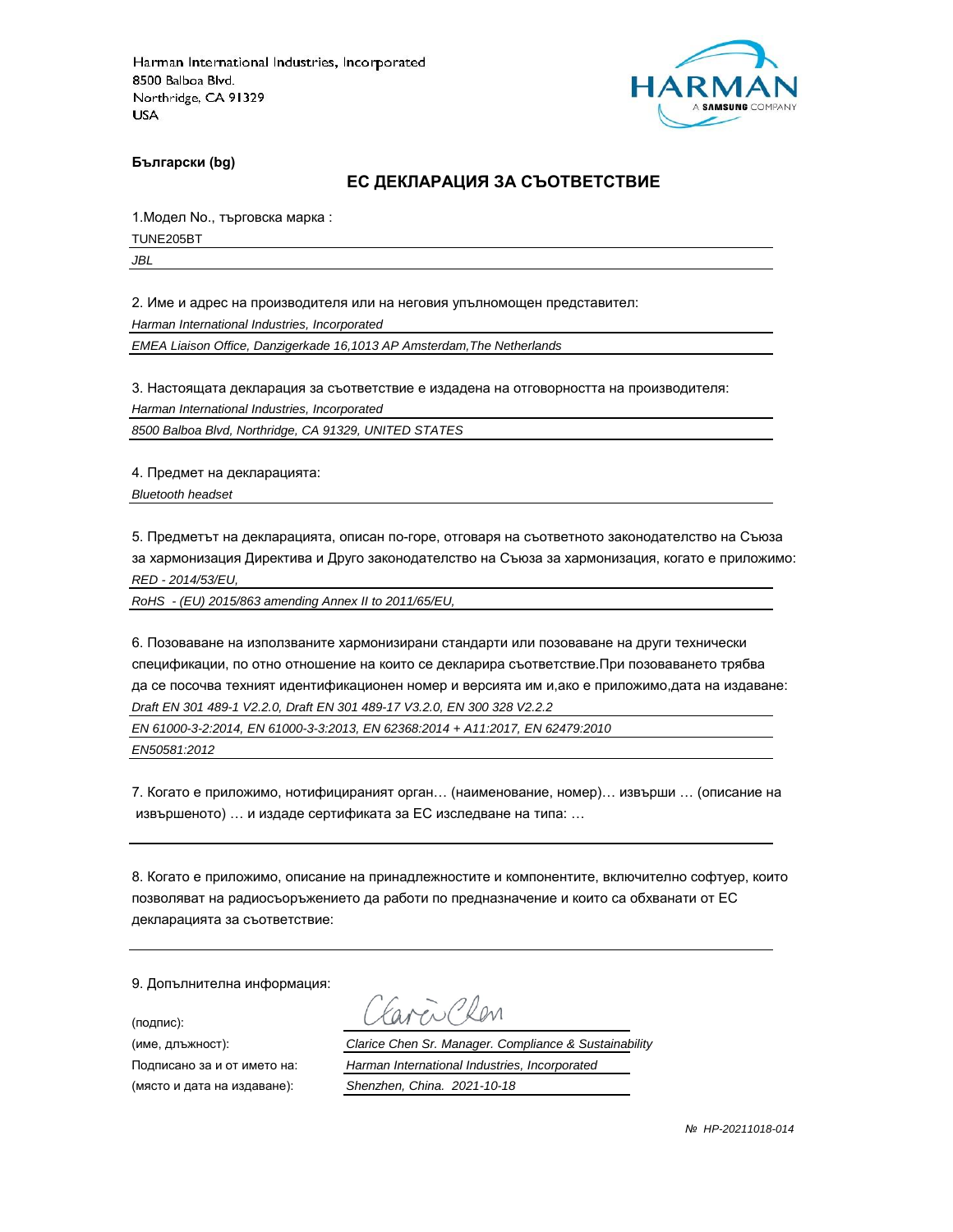

**Deutsch (de)**

# **EU-KONFORMITÄTSERKLÄRUNG**

1. Modell Nr., Handelsmarke:

TUNE205BT

*JBL*

2. Name und Anschrift des Herstellers oder seines Bevollmächtigten:

*Harman International Industries, Incorporated*

*EMEA Liaison Office, Danzigerkade 16,1013 AP Amsterdam,The Netherlands*

3. Die alleinige Verantwortung für die Ausstellung dieser Konformitätserklärung trägt der Hersteller:

*Harman International Industries, Incorporated*

*8500 Balboa Blvd, Northridge, CA 91329, UNITED STATES*

4. Gegenstand der Erklärung

*Bluetooth headset*

5. Der oben beschriebene Gegenstand der Erklärung erfüllt die einschlägigen Harmonisierungsrecht -svorschriften der Union Richtlinie und gegebenenfalls weitere Harmonisierungsrechtsvorschriften der Union: *RED - 2014/53/EU,*

*RoHS - (EU) 2015/863 amending Annex II to 2011/65/EU,*

6.Angabe der einschlägigen harmonisierten Normen, die zugrunde gelegt wurden, oder Angabe der anderen technischen Spezifikationen, bezüglich derer die Konformität erklärt wird: Dabei müssen die jeweilige Kennnummer,die angewandte Fassung und gegebenenfalls das Ausgabedatum angegeben werden: *Draft EN 301 489-1 V2.2.0, Draft EN 301 489-17 V3.2.0, EN 300 328 V2.2.2*

*EN 61000-3-2:2014, EN 61000-3-3:2013, EN 62368:2014 + A11:2017, EN 62479:2010*

*EN50581:2012*

7. Falls zutreffend — Die notifizierte Stelle … (Name, Kennnummer) hat … (Beschreibung ihrer Mitwirkung) … und folgende EU-Baumusterprüfbescheinigung ausgestellt:

8.Falls vorhanden — Beschreibung des Zubehörs und der Bestandteile einschließlich Software,die den bestimmungsgemäßen Betrieb der Funkanlage ermöglichen und von der EU-Konformitätserklärung erfasst werden:

9. Zusatzangaben

(Unterschrift):

(Name, Funktion): *Clarice Chen Sr. Manager. Compliance & Sustainability* Unterzeichnet und im Namen von: *Harman International Industries, Incorporated* (Ort und Datum der Ausstellung): *Shenzhen, China. 2021-10-18*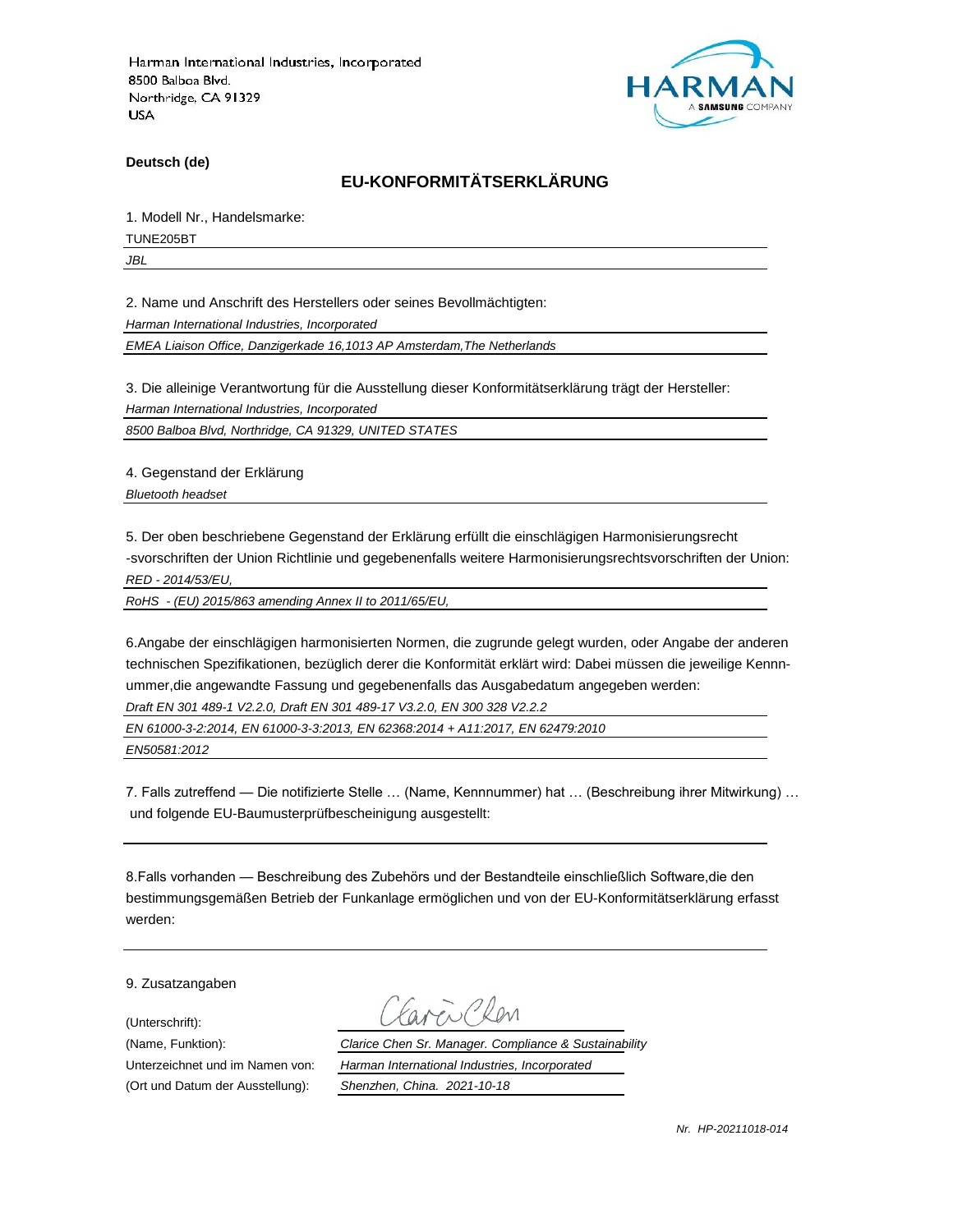

**Hrvatski (hr)**

### **EU IZJAVA O SUKLADNOSTI**

1.Model br.,marka

TUNE205BT

*JBL*

2. Ime i adresa proizvođača ili njegovog ovlaštenog zastupnika:

*Harman International Industries, Incorporated*

*EMEA Liaison Office, Danzigerkade 16,1013 AP Amsterdam,The Netherlands*

3. Za izdavanje ove izjave o sukladnosti odgovoran je isključivo proizvođač:

*Harman International Industries, Incorporated*

*8500 Balboa Blvd, Northridge, CA 91329, UNITED STATES*

4. Predmet izjave:

*Bluetooth headset*

5. Prethodno opisani predmet izjave u skladu je s relevantnim zakonodavstvom Unije o usklađivanju i drugim zakonodavstvom Unije o usklađivanju prema potrebi:

*RED - 2014/53/EU,*

*RoHS - (EU) 2015/863 amending Annex II to 2011/65/EU,*

6. Upućivanja na odgovarajuće usklađene norme koje se upotrebljavaju ili upućivanje na druge tehničke specifikacije u odnosu na koje se deklarira sukladnost. Upućivanja moraju biti navedena s identifikacijskim brojem i verzijom te, prema potrebi, datumom izdavanja:

*Draft EN 301 489-1 V2.2.0, Draft EN 301 489-17 V3.2.0, EN 300 328 V2.2.2*

*EN 61000-3-2:2014, EN 61000-3-3:2013, EN 62368:2014 + A11:2017, EN 62479:2010*

*EN50581:2012*

7.Prema potrebi, prijavljeno tijelo ... (naziv, broj) … provelo je … (opis intervencije) … i izdalo potvrdu o EU ispitivanju tipa:

8. Prema potrebi, opis dodatne opreme i sastavnica, uključujući softver, koji omogućuju normalan rad radijske opreme koji je obuhvaćen EU izjavom o sukladnosti:

9. Dodatne informacije:

(potpis):

(ime, funkcija) *Clarice Chen Sr. Manager. Compliance & Sustainability* Potpisano za i u ime: *Harman International Industries, Incorporated* (mjesto i datum izdavanja): *Shenzhen, China. 2021-10-18*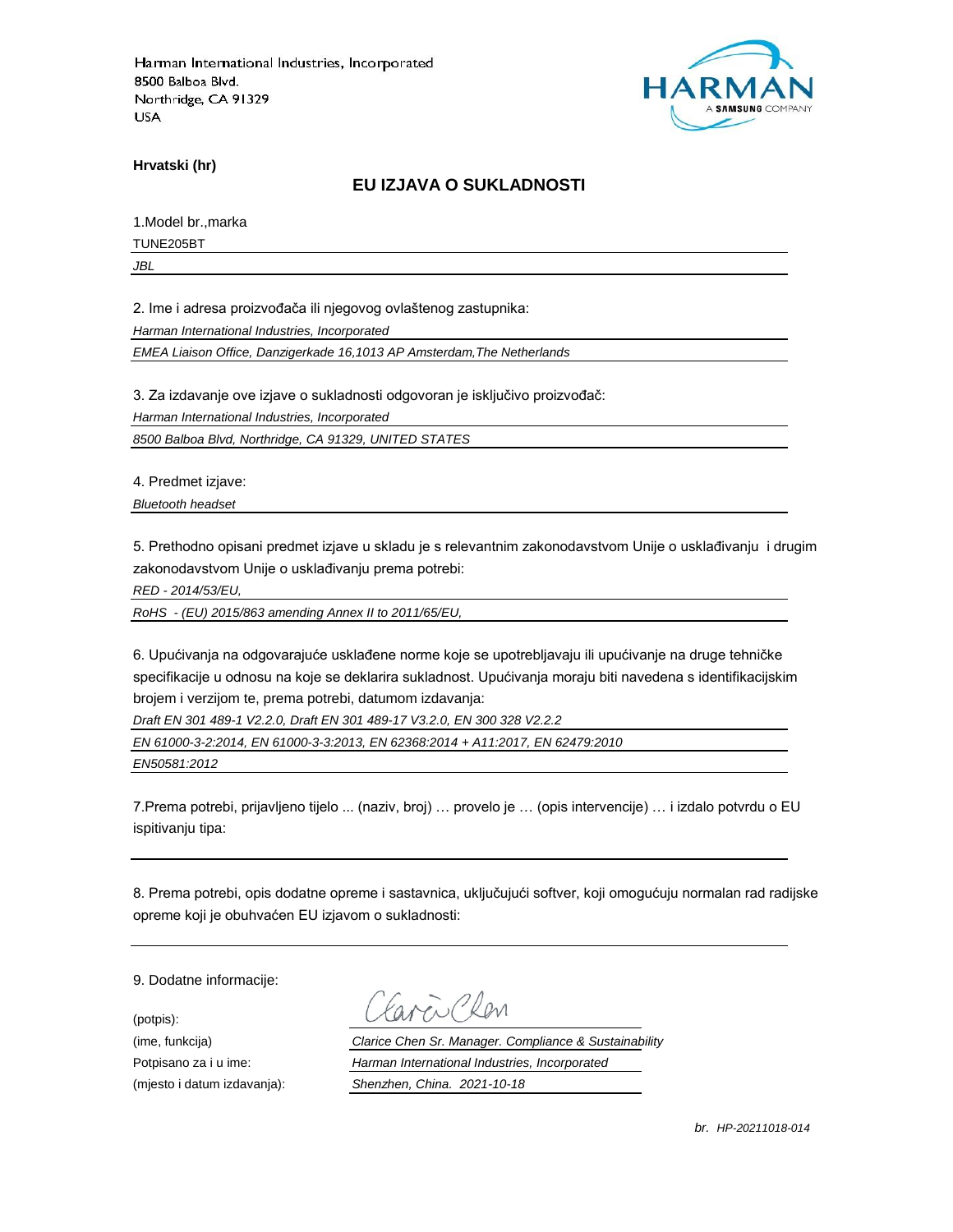

**čeština (cs)**

# **EU PROHLÁŠENÍ O SHODĚ**

1. Model č.,ochranná známka:

TUNE205BT

*JBL*

2. Jméno a adresa výrobce nebo jeho zplnomocněného zástupce:

*Harman International Industries, Incorporated*

*EMEA Liaison Office, Danzigerkade 16,1013 AP Amsterdam,The Netherlands*

3. Toto prohlášení o shodě se vydává na výhradní odpovědnost výrobce:

*Harman International Industries, Incorporated*

*8500 Balboa Blvd, Northridge, CA 91329, UNITED STATES*

4. Předmět prohlášení:

*Bluetooth headset*

5. Výše popsaný předmět prohlášení je ve shodě s příslušnými harmonizovanými právními předpisy Unie a náležitých případech další harmonizované právní předpisy Unie:

*RED - 2014/53/EU,*

*RoHS - (EU) 2015/863 amending Annex II to 2011/65/EU,*

6. Odkazy na příslušné harmonizované normy, které byly použity, nebo na jiné technické specifikace, na jejichž základě se shoda prohlašuje. Odkazy se uvedou s jejich identifikačním číslem a verzí a v příslušných případech rovněž s datem vydání:

*Draft EN 301 489-1 V2.2.0, Draft EN 301 489-17 V3.2.0, EN 300 328 V2.2.2*

*EN 61000-3-2:2014, EN 61000-3-3:2013, EN 62368:2014 + A11:2017, EN 62479:2010*

*EN50581:2012*

7. Případně: oznámený subjekt ... (název, číslo) … provedl … (popis opatření) … a vydal certifikát EU přezkoušení typu:

8.V příslušných případech popis příslušenství a součástí, včetně softwaru, které umožňují zamýšlené fungování rádiového zařízení v souladu s EU prohlášením o shodě:

9. Další informace:

(podpis):

(jméno, funkce): *Clarice Chen Sr. Manager. Compliance & Sustainability* Podepsáno za a jménem: *Harman International Industries, Incorporated* (místo a datum vydání): *Shenzhen, China. 2021-10-18*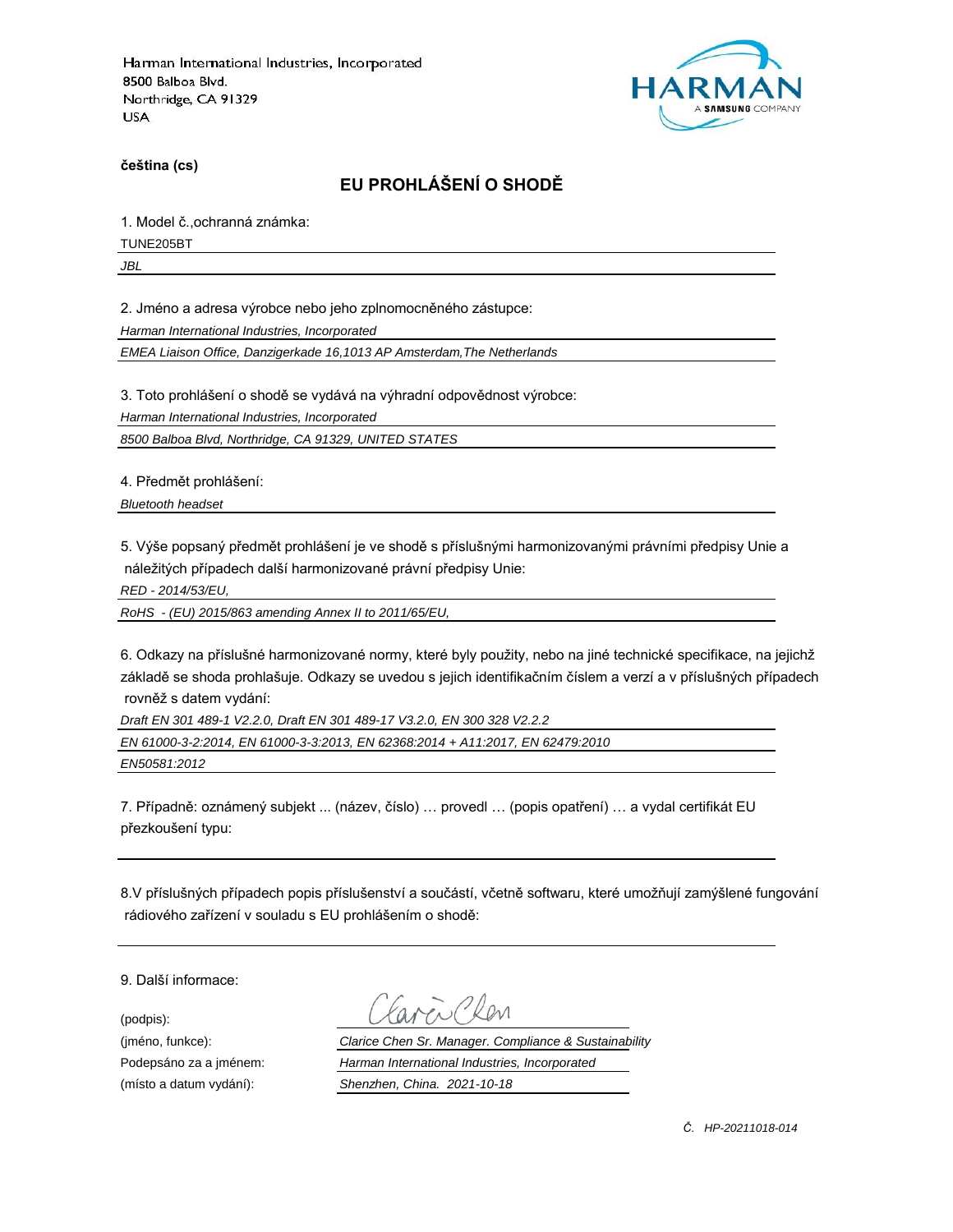

**eesti keel (et)**

#### **ELI VASTAVUSDEKLARATSIOON**

1. Tootenumber,kaubamärk:

TUNE205BT

*JBL*

2. Tootja või tema volitatud esindaja nimi ja aadress:

*Harman International Industries, Incorporated*

*EMEA Liaison Office, Danzigerkade 16,1013 AP Amsterdam,The Netherlands*

3. Käesolev vastavusdeklaratsioon on välja antud tootja ainuvastutusel:

*Harman International Industries, Incorporated*

*8500 Balboa Blvd, Northridge, CA 91329, UNITED STATES*

4. Deklareeritav toode:

*Bluetooth headset*

5. Ülalkirjeldatud deklareeritav toode on kooskõlas asjakohaste liidu ühtlustamisõigusaktidega ja Muud liidu ühtlustamisõigusaktid (vajaduse korral):

*RED - 2014/53/EU,*

*RoHS - (EU) 2015/863 amending Annex II to 2011/65/EU,*

6. Viited kasutatud harmoneeritud standarditele või muudele tehnilistele kirjeldustele, millele vastavust deklareeritakse. Viidetele peab lisama nende identifitseerimisnumbri ja versiooni ning vajaduse korral väljaandmise kuupäeva:

*Draft EN 301 489-1 V2.2.0, Draft EN 301 489-17 V3.2.0, EN 300 328 V2.2.2*

*EN 61000-3-2:2014, EN 61000-3-3:2013, EN 62368:2014 + A11:2017, EN 62479:2010*

*EN50581:2012*

7.Vajaduse korral: teavitatud asutus … (nimi, number) … teostas … (tegevuse kirjeldus) … ja andis välja Eli tüübihindamistõendi:

8.Vajaduse korral selliste tarvikute ja osade, samuti tarkvara kirjeldus, mis võimaldavad raadioseadet kasutada ettenähtud otstarbel ja kooskõlas ELi vastavusdeklaratsiooniga:

9. Lisateave:

(allkiri):

(nimi, ametinimetus): *Clarice Chen Sr. Manager. Compliance & Sustainability* Alla kirjutanud (kelle poolt/nimel): *Harman International Industries, Incorporated* (väljaandmise koht ja kuupäev): *Shenzhen, China. 2021-10-18*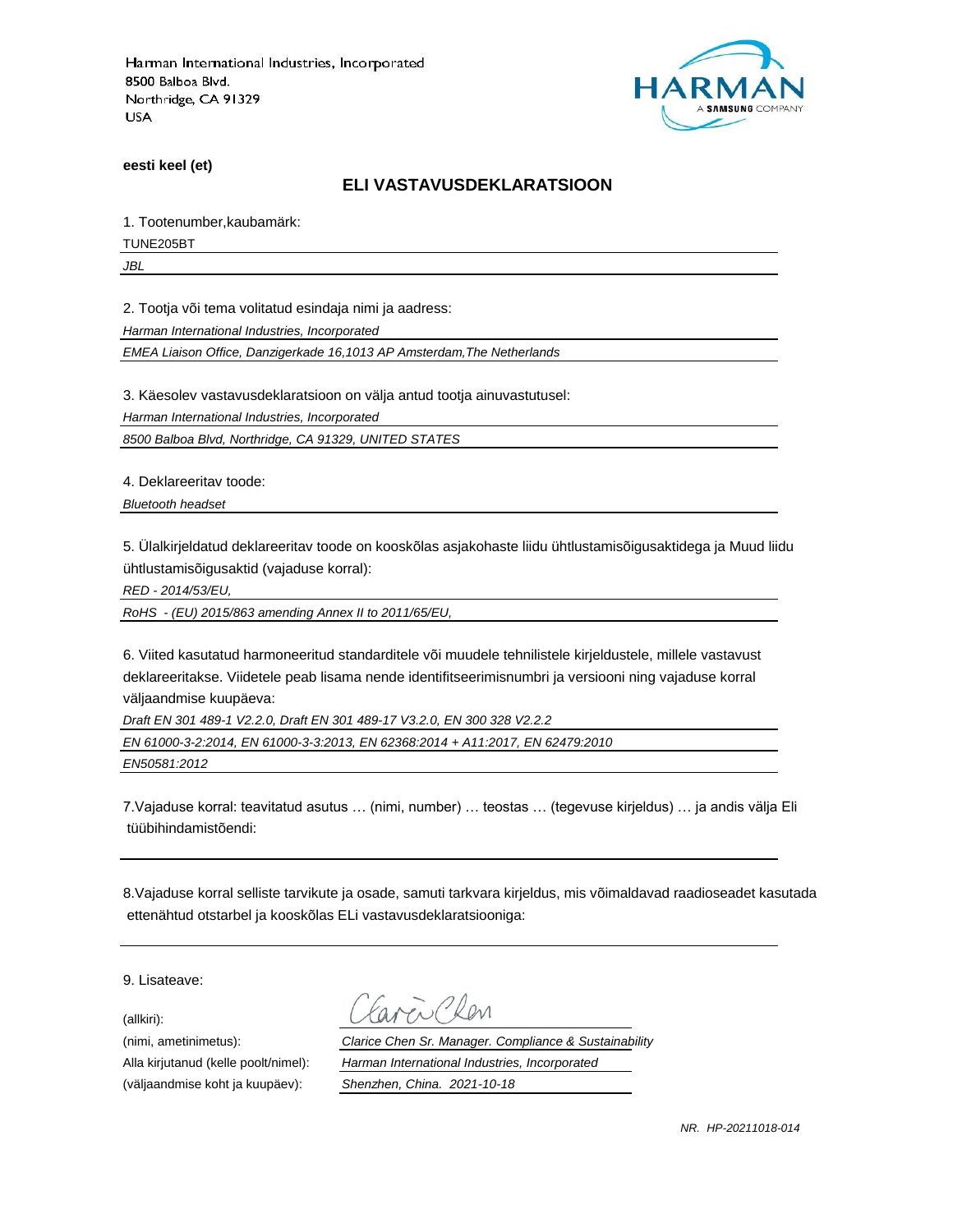

**español (es)**

## **DECLARACIÓN UE DE CONFORMIDAD**

1. Nombre del Modelo,marca:

TUNE205BT

*JBL*

2. Nombre y dirección del fabricante o de su representante autorizado:

*Harman International Industries, Incorporated*

*EMEA Liaison Office, Danzigerkade 16,1013 AP Amsterdam,The Netherlands*

3. La presente declaración de conformidad se expide bajo la exclusiva responsabilidad del fabricante.

*Harman International Industries, Incorporated*

*8500 Balboa Blvd, Northridge, CA 91329, UNITED STATES*

4. Objeto de la declaración:

*Bluetooth headset*

5. El objeto de la declaración descrito anteriormente es conforme con la legislación de armonización pertinente de la Unión y Otra legislación de armonización de la Unión, cuando sea aplicable:

*RED - 2014/53/EU,*

*RoHS - (EU) 2015/863 amending Annex II to 2011/65/EU,*

6.Referencias a las normas armonizadas pertinentes utilizadas o referencias a las otras especificaciones técnicas en relación con las cuales se declara la conformidad. Las referencias se enumerarán con su número de identificación y su versión y, en su caso, la fecha de emisión:

*Draft EN 301 489-1 V2.2.0, Draft EN 301 489-17 V3.2.0, EN 300 328 V2.2.2*

*EN 61000-3-2:2014, EN 61000-3-3:2013, EN 62368:2014 + A11:2017, EN 62479:2010*

*EN50581:2012*

7. Cuando proceda: El organismo notificado … (nombre, número) … ha efectuado … (descripción de la intervención) … y expedido el certificado de examen UE de tipo:

8. Cuando proceda, descripción de los accesorios y componentes, incluido el software, que permiten que el equipo radioeléctrico funcione como estaba previsto y esté amparado por la declaración UE de conformidad:

9. Información adicional:

(Firma):

Plen

(nombre, cargo): *Clarice Chen Sr. Manager. Compliance & Sustainability* Firmado en nombre de: *Harman International Industries, Incorporated* (lugar y fecha de expedición): *Shenzhen, China. 2021-10-18*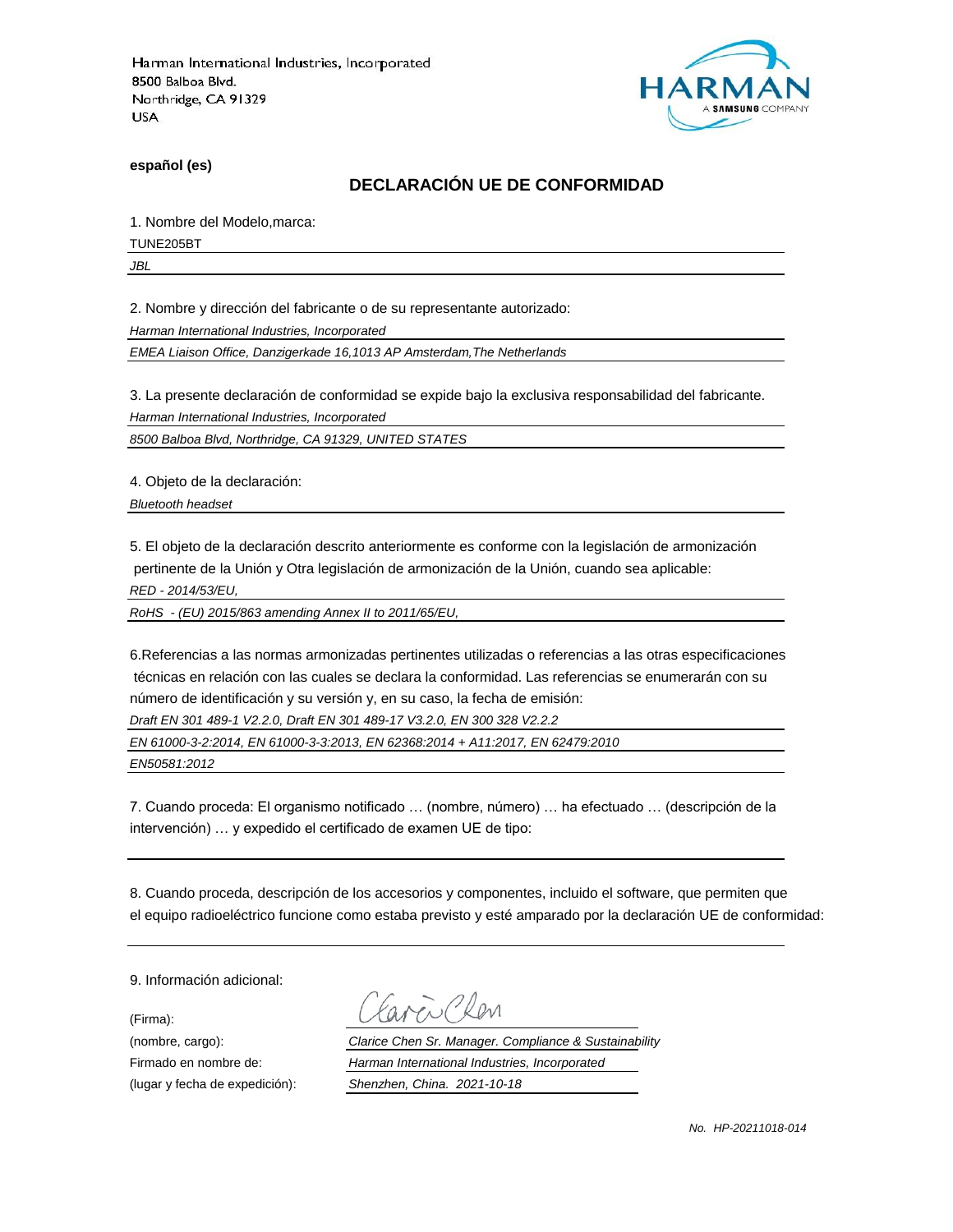

**italiano (it)**

# **DICHIARAZIONE DI CONFORMITÀ UE**

1. Modello n.,brand:

TUNE205BT

*JBL*

2. Nome e indirizzo del fabbricante o del suo rappresentante autorizzato:

*Harman International Industries, Incorporated*

*EMEA Liaison Office, Danzigerkade 16,1013 AP Amsterdam,The Netherlands*

3. La presente dichiarazione di conformità è rilasciata sotto l'esclusiva responsabilità del fabbricante:

*Harman International Industries, Incorporated*

*8500 Balboa Blvd, Northridge, CA 91329, UNITED STATES*

4. Oggetto della dichiarazione:

*Bluetooth headset*

5. L'oggetto della dichiarazione di cui sopra è conforme alla pertinente normativa di armonizzazione dell'Unione e Se del caso, altre normative di armonizzazione dell'Unione:

*RED - 2014/53/EU,*

*RoHS - (EU) 2015/863 amending Annex II to 2011/65/EU,*

6. Riferimento alle pertinenti norme armonizzate utilizzate o riferimenti alle altre specifiche tecniche in relazione alle quali è dichiarata la conformità. I riferimenti devono essere indicati con il loro numero di identificazione e versione e, se del caso, la data di emissione:

*Draft EN 301 489-1 V2.2.0, Draft EN 301 489-17 V3.2.0, EN 300 328 V2.2.2*

*EN 61000-3-2:2014, EN 61000-3-3:2013, EN 62368:2014 + A11:2017, EN 62479:2010*

*EN50581:2012*

7. Se del caso, l'organismo notificato … (denominazione, numero) … ha effettuato … (descrizione dell'intervento) … e rilasciato il certificato di esame UE del tipo:

8. Se del caso, una descrizione degli accessori e dei componenti inclusi nella dichiarazione di con -formità UE,compreso il software, che consentono all'apparecchiatura radio di funzionare come previsto:

9. Informazioni supplementari:

(Firma):

(luogo e data del rilascio): *Shenzhen, China. 2021-10-18*

i Plan

(nome, funzione): *Clarice Chen Sr. Manager. Compliance & Sustainability* Firmato a nome e per conto di: *Harman International Industries, Incorporated*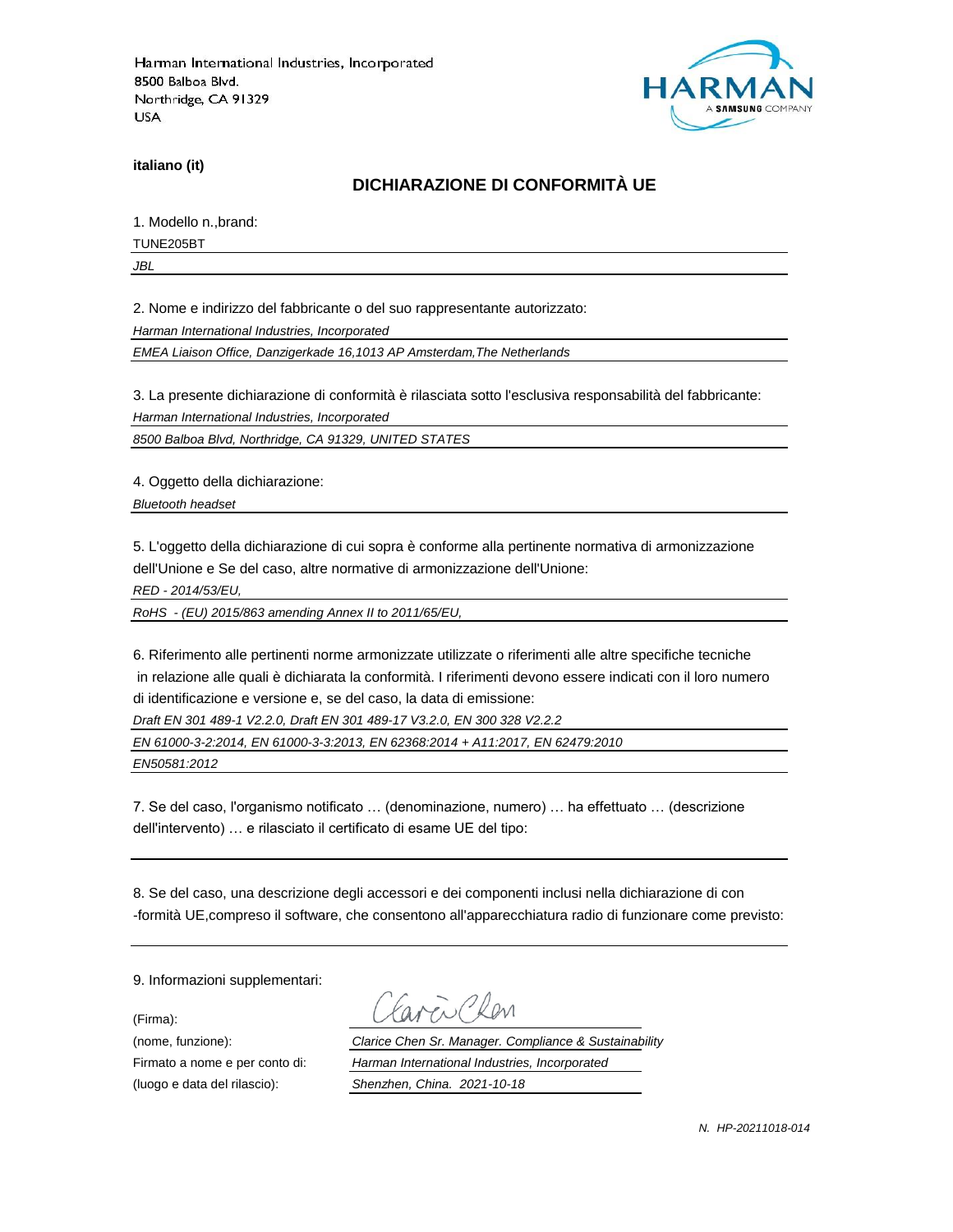

**dansk (da)**

#### **EU-OVERENSSTEMMELSESERKLÆ RING**

1. Model nr., mærke:

TUNE205BT

*JBL*

2. Navn og adresse på fabrikanten eller dennes bemyndigede repræ sentant:

*Harman International Industries, Incorporated*

*EMEA Liaison Office, Danzigerkade 16,1013 AP Amsterdam,The Netherlands*

3. Denne overensstemmelseserklæring udstedes på fabrikantens ansvar:

*Harman International Industries, Incorporated*

*8500 Balboa Blvd, Northridge, CA 91329, UNITED STATES*

4. Erklæringens genstand:

*Bluetooth headset*

5. Genstanden for erklæringen, som beskrevet ovenfor, er i overensstemmelse med den relevante EU-harmoniseringslovgivning og Eventuelt anden EU-harmoniseringslovgivning:

*RED - 2014/53/EU,*

*RoHS - (EU) 2015/863 amending Annex II to 2011/65/EU,*

6.Henvisninger til de relevante anvendte harmoniserede standarder eller henvisninger til de andre tekniske specifikationer, som der erklæres overensstemmelse med. Henvisninger angives med deres identifikationsnummer og version og eventuelt udstedelsesdato:

*Draft EN 301 489-1 V2.2.0, Draft EN 301 489-17 V3.2.0, EN 300 328 V2.2.2*

*EN 61000-3-2:2014, EN 61000-3-3:2013, EN 62368:2014 + A11:2017, EN 62479:2010*

*EN50581:2012*

7. Hvor det er relevant, det bemyndigede organ … (navn, nummer) har foretaget … (beskrivelse af aktiviteten) … og udstedt EU-typeafprøvningsattest:

8. I givet fald beskrivelse af tilbehør og komponenter, herunder software, som får radioudstyret til at fungere efter hensigten og er dækket af EU-overensstemmelseserklæringen:

9. Supplerende oplysninger:

(Underskrift):

(udstedelsessted og -dato): *Shenzhen, China. 2021-10-18*

(navn, stilling) (underskrift): *Clarice Chen Sr. Manager. Compliance & Sustainability* Underskrevet for og på vegne af: *Harman International Industries, Incorporated*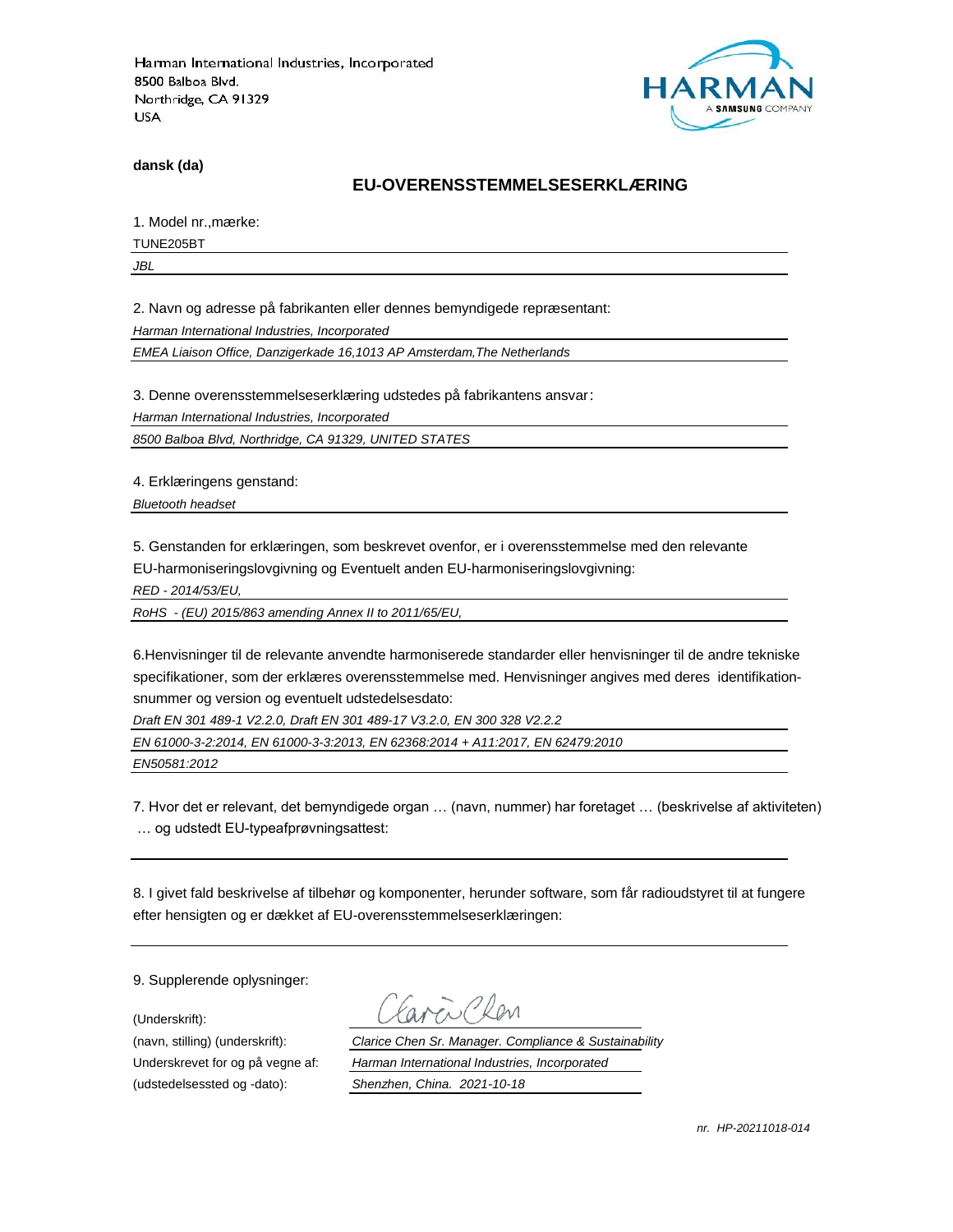

**ελληνικά (el)**

#### **ΔΗΛΩΣΗ ΣΥΜΜΟΡΦΩΣΗΣ ΕΕ**

1. Αριθμός μοντέλου, εμπορικό σήμα:

TUNE205BT

*JBL*

2. Όνομα και διεύθυνση του κατασκευαστή ή του εξουσιοδοτημένου αντιπροσώπου του:

*Harman International Industries, Incorporated*

*EMEA Liaison Office, Danzigerkade 16,1013 AP Amsterdam,The Netherlands*

3. Η παρούσα δήλωση συμμόρφωσης εκδίδεται με αποκλειστική ευθύνη του κατασκευαστή:

*Harman International Industries, Incorporated*

*8500 Balboa Blvd, Northridge, CA 91329, UNITED STATES*

4.Αντικείμενο της δήλωσης:

*Bluetooth headset*

5. Ο στόχος της δήλωσης που περιγράφεται παραπάνω είναι σύμφωνος προς τη σχετική ενωσιακή νομοθεσία εναρμόνισης και Άλλη ενωσιακή νομοθεσία εναρμόνισης, κατά περίπτωση

*RED - 2014/53/EU,*

*RoHS - (EU) 2015/863 amending Annex II to 2011/65/EU,*

6. Αναφορές στα σχετικά εναρμονισμένα πρότυπα που χρησιμοποιούνται ή αναφορές στις λοιπές τεχνικές προδιαγραφές σε σχέση με τις οποίες δηλώνεται η συμμόρφωση. Οι αναφορές πρέπει να απαριθμούνται με τον αριθμό αναγνώρισης και την έκδοση και, κατά περίπτωση, την ημερομηνία δημοσίευσής τους: *Draft EN 301 489-1 V2.2.0, Draft EN 301 489-17 V3.2.0, EN 300 328 V2.2.2*

*EN 61000-3-2:2014, EN 61000-3-3:2013, EN 62368:2014 + A11:2017, EN 62479:2010*

*EN50581:2012*

7.Όπου έχει εφαρμογή, ο κοινοποιημένος οργανισμός … (ονομασία, αριθμός) … πραγματοποίησε (περιγραφή της παρέμβασης) … και εξέδωσε το πιστοποιητικό εξέτασης τύπου ΕΕ:

8.Όπου έχει εφαρμογή, περιγραφή των παρελκόμενων και εξαρτημάτων, συμπεριλαμβανομένου του λογισμικού, που επιτρέπουν στον ραδιοεξοπλισμό να λειτουργεί όπως προβλέπεται και που καλύπτ -N43ονται από τη δήλωση συμμόρφωσης:

9. Συμπληρωματικές πληροφορίες:

(υπογραφή):

(τόπος και ημερομηνία έκδοσης): *Shenzhen, China. 2021-10-18*

 $R_{\text{N}}$ (όνομα, θέση): *Clarice Chen Sr. Manager. Compliance & Sustainability* Υπογραφή για λογαριασμό εξ ονόματος: *Harman International Industries, Incorporated*

*ΑΡΙΘ. HP-20211018-014*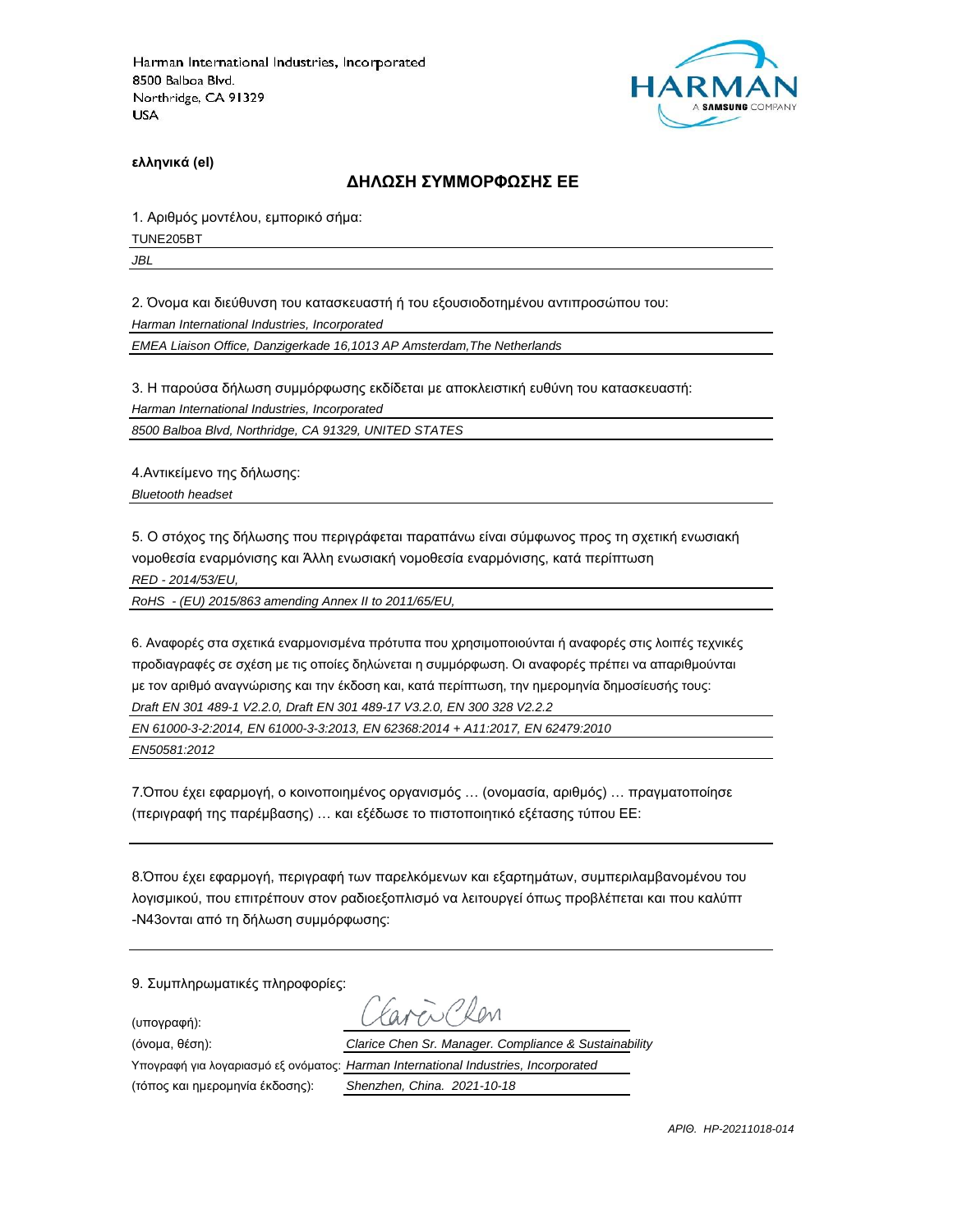

**français (fr)**

#### **DECLARATION UE DE CONFORMITE**

1. numéro de modèle,marque:

TUNE205BT

*JBL*

2. Nom et adresse du fabricant ou de son mandataire:

*Harman International Industries, Incorporated*

*EMEA Liaison Office, Danzigerkade 16,1013 AP Amsterdam,The Netherlands*

3. La présente déclaration de conformité est établie sous la seule responsabilité du fabricant:

*Harman International Industries, Incorporated*

*8500 Balboa Blvd, Northridge, CA 91329, UNITED STATES*

4. Objet de la déclaration:

*Bluetooth headset*

5. L'objet de la déclaration décrit ci-dessus est conforme à la législation d'harmonisation de l'Union applicable et Autres législations d'harmonisation de l'Union, s'il y a lieu:

*RED - 2014/53/EU,*

*RoHS - (EU) 2015/863 amending Annex II to 2011/65/EU,*

6. Références des normes harmonisées pertinentes appliquées ou des autres spécifications techniques par rapport auxquelles la conformité est déclarée. Il faut indiquer, pour chaque référence, le numéro d'identification, la version et, le cas échéant, la date d'émission:

*Draft EN 301 489-1 V2.2.0, Draft EN 301 489-17 V3.2.0, EN 300 328 V2.2.2*

*EN 61000-3-2:2014, EN 61000-3-3:2013, EN 62368:2014 + A11:2017, EN 62479:2010*

*EN50581:2012*

7.S'il y a lieu: l'organisme notifié … (nom, numéro) … a réalisé … (description de l'intervention) … et a délivré le certificat d'examen UE de type:

8.S'il y a lieu, description des accessoires et des éléments (y compris logiciels) qui permettent à l'équipement radioélectrique de fonctionner selon sa destination et qui sont couverts par la déclaration UE de conformité:

9. Informations complémentaires:

(Signature):

(nom, fonction): *Clarice Chen Sr. Manager. Compliance & Sustainability* Signé par et au nom de: *Harman International Industries, Incorporated* (lieu et date d'émission): *Shenzhen, China. 2021-10-18*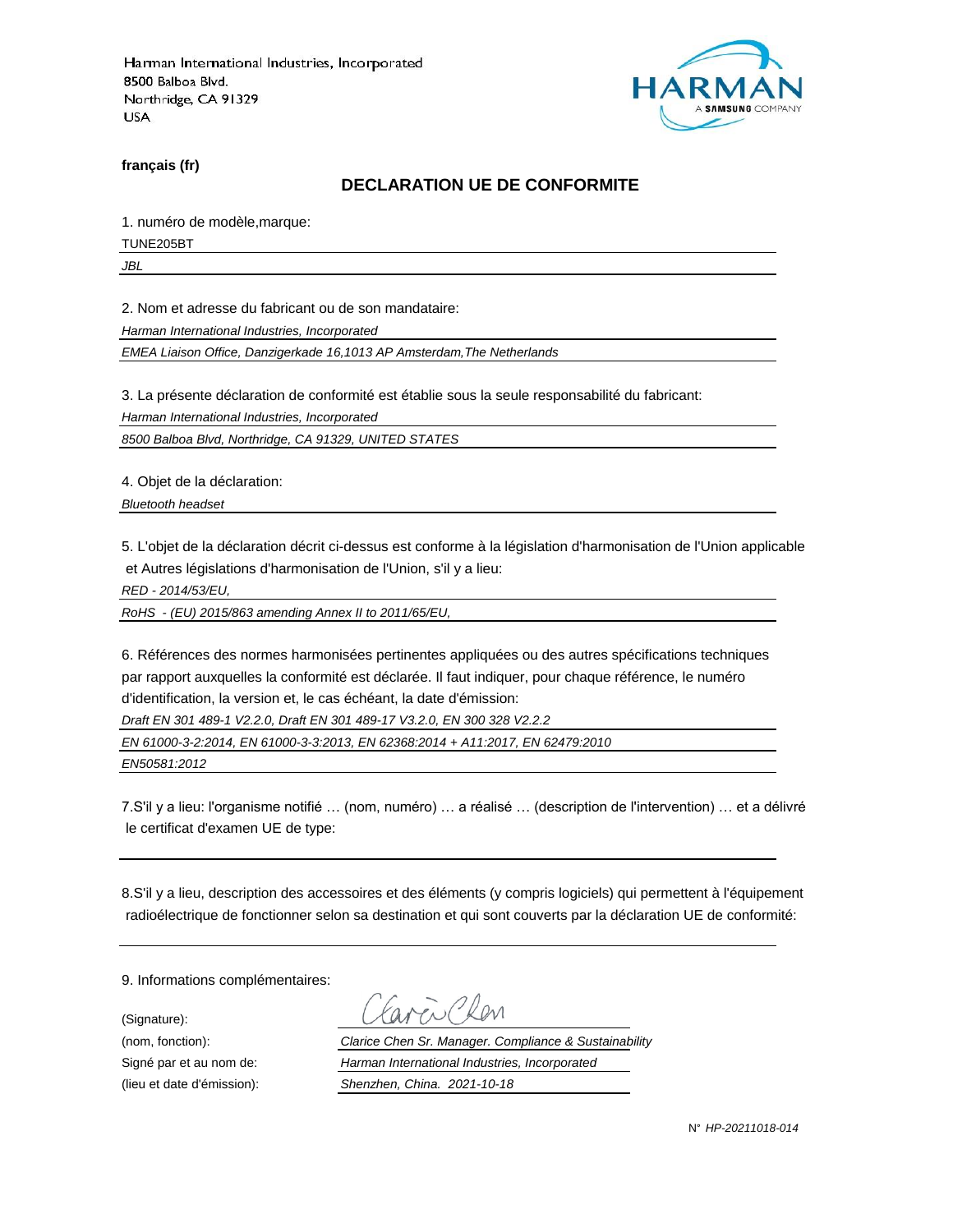

**latviešu valoda (lv)**

# **ES ATBILSTĪBAS DEKLARĀCIJA**

1. Modela Nr.,brand:

TUNE205BT

*JBL*

2. Ražotāja vai viņa pilnvarotā pārstāvja vārds, uzvārds/nosaukums un adrese:

*Harman International Industries, Incorporated*

*EMEA Liaison Office, Danzigerkade 16,1013 AP Amsterdam,The Netherlands*

3. Šī atbilstības deklarācija ir izdota vienīgi uz šāda ražotāja atbildību:

*Harman International Industries, Incorporated*

*8500 Balboa Blvd, Northridge, CA 91329, UNITED STATES*

4. Deklarācijas priekšmets:

*Bluetooth headset*

5. Iepriekš aprakstītais deklarācijas priekšmets atbilst attiecīgajam Savienības saskaņotajam tiesību aktam un Citam Savienības saskaņotajam tiesību aktam, ja piemērojams

*RED - 2014/53/EU,*

*RoHS - (EU) 2015/863 amending Annex II to 2011/65/EU,*

6. Atsauces uz attiecīgajiem izmantojamiem saskaņotajiem standartiem vai uz citām tehniskajām specifikācijām ,attiecībā uz ko tiek deklarēta atbilstība. Atsauces jāuzskaita ar to identifikācijas numuriem un versijām un attiecīgā gadījumā ar izdošanas datumu:

*Draft EN 301 489-1 V2.2.0, Draft EN 301 489-17 V3.2.0, EN 300 328 V2.2.2*

*EN 61000-3-2:2014, EN 61000-3-3:2013, EN 62368:2014 + A11:2017, EN 62479:2010*

*EN50581:2012*

7. Attiecīgā gadījumā paziņotā struktūra … (nosaukums, numurs) … ir veikusi … (darbības apraksts) … un izdevusi ES tipa pārbaudes sertifikātu:

8.Attiecīgā gadījumā palīgierīču un komponentu apraksts, ieskaitot programmatūras aprakstu,kas nodrošina radioiekārtas paredzēto darbību un uz ko attiecas ES atbilstības deklarācija:

9. Papildinformācija:

(Paraksts):

(vārds, uzvārds, amats): *Clarice Chen Sr. Manager. Compliance & Sustainability* Parakstīts šādas personas vārdā: *Harman International Industries, Incorporated* (izdošanas vieta un datums): *Shenzhen, China. 2021-10-18*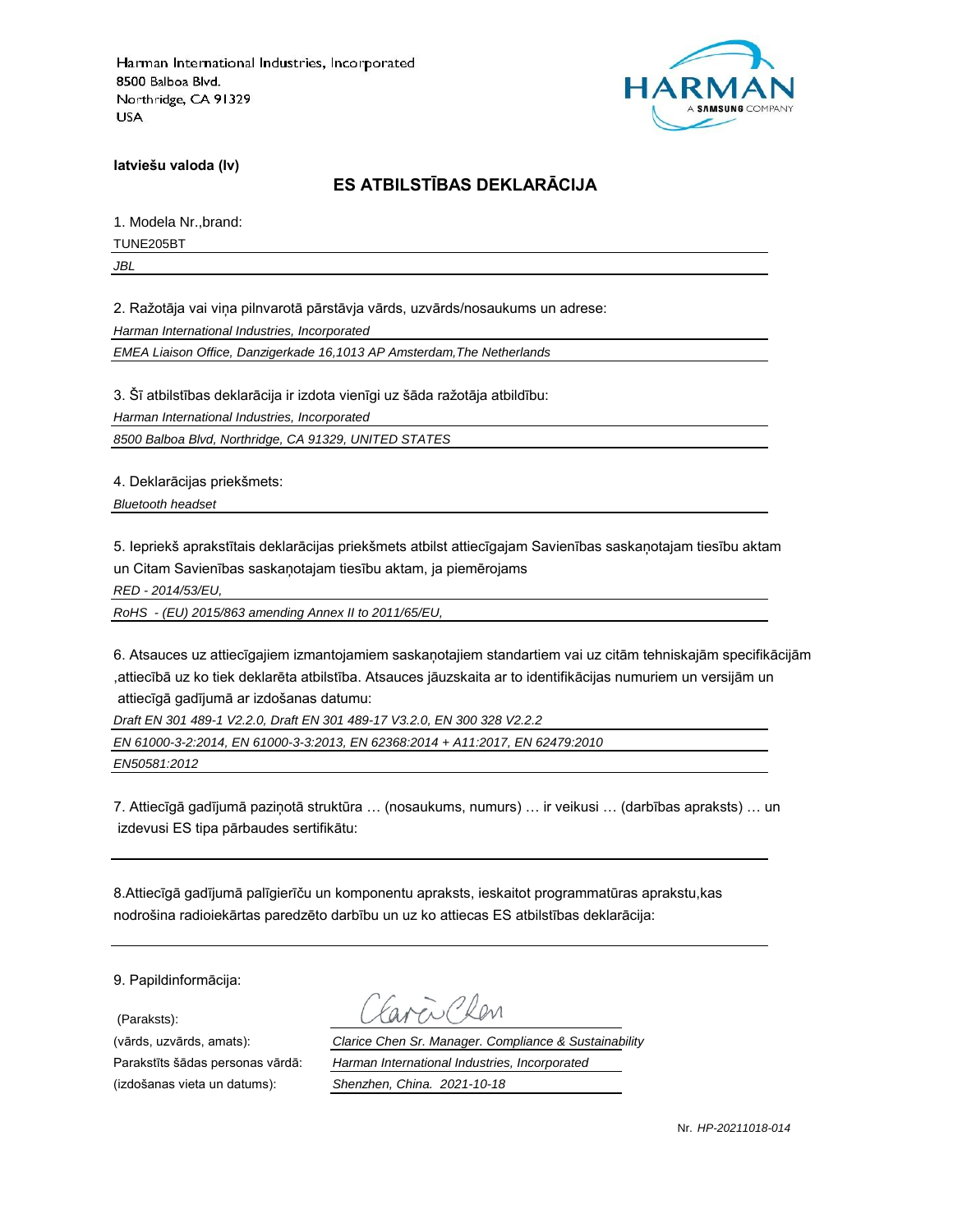

**lietuvių kalba (lt)**

#### **ES ATITIKTIES DEKLARACIJA**

1. Modelio Nr., Prekės ženklas:

TUNE205BT

*JBL*

2. Gamintojo arba jo įgaliotojo atstovo pavadinimas ir adresas:

*Harman International Industries, Incorporated*

*EMEA Liaison Office, Danzigerkade 16,1013 AP Amsterdam,The Netherlands*

3. Ši atitikties deklaracija išduota tik gamintojo atsakomybe:

*Harman International Industries, Incorporated*

*8500 Balboa Blvd, Northridge, CA 91329, UNITED STATES*

4. Deklaracijos objektas:

*Bluetooth headset*

5. Pirmiau aprašytas deklaracijos objektas atitinka susijusius derinamuosius Sąjungos teisės aktus ir kitus derinamuosius Sąjungos teisės aktus, jeigu taikoma.

*RED - 2014/53/EU,*

*RoHS - (EU) 2015/863 amending Annex II to 2011/65/EU,*

6. Nuorodos į susijusius taikytus darniuosius standartus arba kitas technines specifikacijas, pagal kurias buvo deklaruota atitiktis. Nuorodos turi būti išvardijamos nurodant jų identifikacinius numerius,ersijas ir, kai taikoma, paskelbimo datas:

*Draft EN 301 489-1 V2.2.0, Draft EN 301 489-17 V3.2.0, EN 300 328 V2.2.2*

*EN 61000-3-2:2014, EN 61000-3-3:2013, EN 62368:2014 + A11:2017, EN 62479:2010*

*EN50581:2012*

7. Kai taikytina, notifikuotoji įstaiga … (pavadinimas, numeris)… atliko… (dalyvavimo procese aprašymas) ir išdavė ES tipo tyrimo sertifikatą:

8. Kai taikytina, pagalbinių įtaisų ir komponentų, įskaitant programinę įrangą, kurie leidžia radijo įrenginiams veikti pagal paskirtį ir yra įtraukti į ES atitikties deklaraciją, aprašas:

9. Papildoma informacija:

(Parašas):

(vardas ir pavardė, pareigos): *Clarice Chen Sr. Manager. Compliance & Sustainability* Už ką ir kieno vardu pasirašyta: *Harman International Industries, Incorporated* (išdavimo data ir vieta): *Shenzhen, China. 2021-10-18*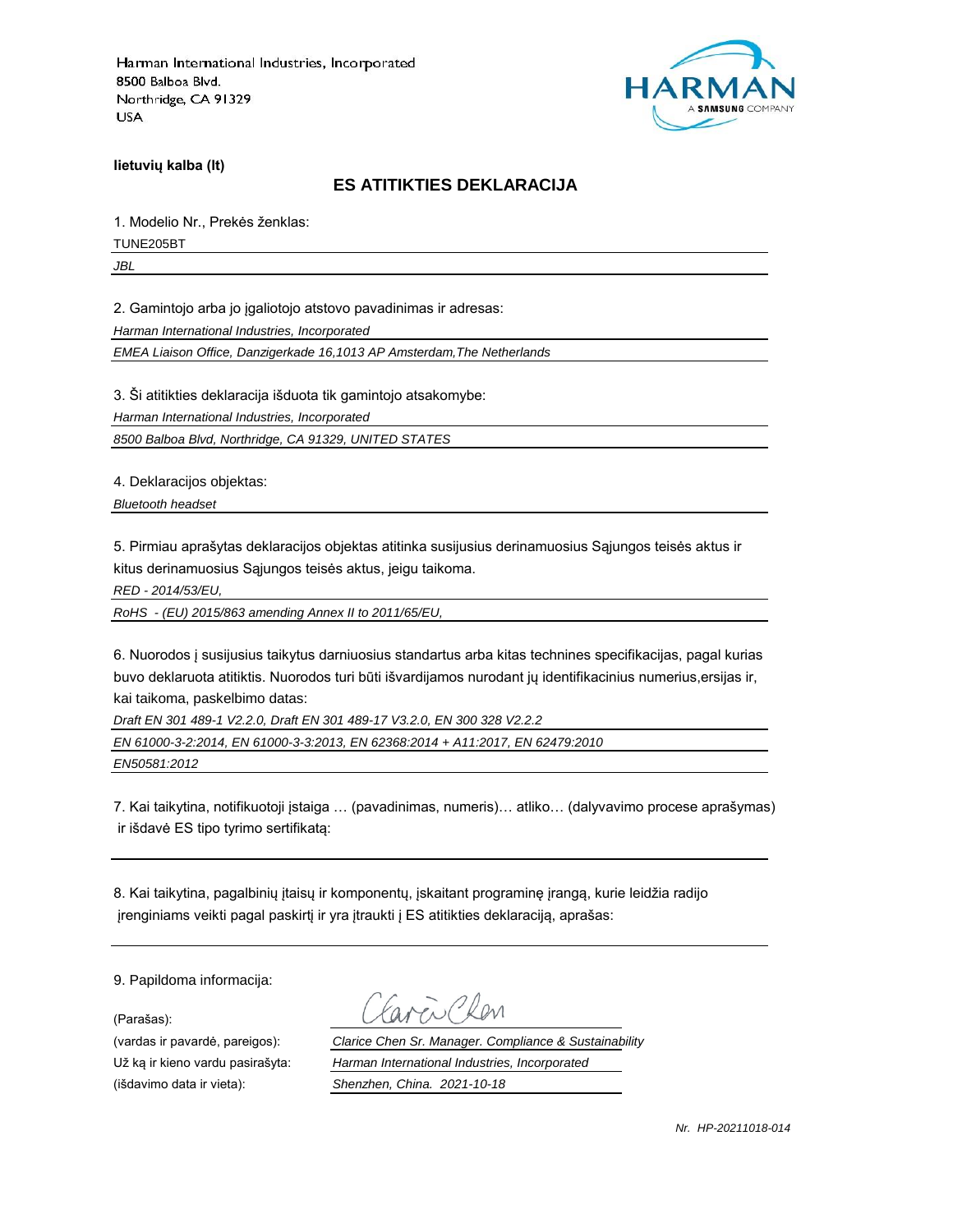

**Nederlands (nl)**

#### **EU-CONFORMITEITSVERKLARING**

1.Model nr.,Merk:

TUNE205BT

*JBL*

2. Naam en adres van de fabrikant of zijn gemachtigde:

*Harman International Industries, Incorporated*

*EMEA Liaison Office, Danzigerkade 16,1013 AP Amsterdam,The Netherlands*

3. Deze conformiteitsverklaring wordt afgegeven onder volledige verantwoordelijkheid van de fabrikant:

*Harman International Industries, Incorporated*

*8500 Balboa Blvd, Northridge, CA 91329, UNITED STATES*

4. Voorwerp van de verklaring:

*Bluetooth headset*

5.Het hierboven beschreven voorwerp van de verklaring is in overeenstemming met de desbetreffende harmonisatiewetgeving van de Unie en andere harmonisatiewetgeving van de Unie, indien van toepassing: *RED - 2014/53/EU,*

*RoHS - (EU) 2015/863 amending Annex II to 2011/65/EU,*

6. Vermelding van de toegepaste relevante geharmoniseerde normen of van de andere technische specificaties waarop de conformiteitsverklaring betrekking heeft. Bij de opgave van de referenties moeten het identificatie nummer en de versie en, in voorkomend geval, de datum van publicatie worden vermeld:

*Draft EN 301 489-1 V2.2.0, Draft EN 301 489-17 V3.2.0, EN 300 328 V2.2.2*

*EN 61000-3-2:2014, EN 61000-3-3:2013, EN 62368:2014 + A11:2017, EN 62479:2010*

*EN50581:2012*

7.(Indien van toepassing) De aangemelde instantie … (naam, nummer) … heeft een … (beschrijving van de werkzaamheden) … uitgevoerd en het certificaat van EU-typeonderzoek … afgegeven:

8. Indien van toepassing, beschrijving van de accessoires en onderdelen, die het mogelijk maken dat de radioapparatuur functioneert zoals bedoeld en die onder de EU-conformiteitsverklaring vallen:

9. Aanvullende informatie:

(Handtekening):

(naam, functie): *Clarice Chen Sr. Manager. Compliance & Sustainability* Ondertekend voor en namens: *Harman International Industries, Incorporated* (plaats en datum van afgifte): *Shenzhen, China. 2021-10-18*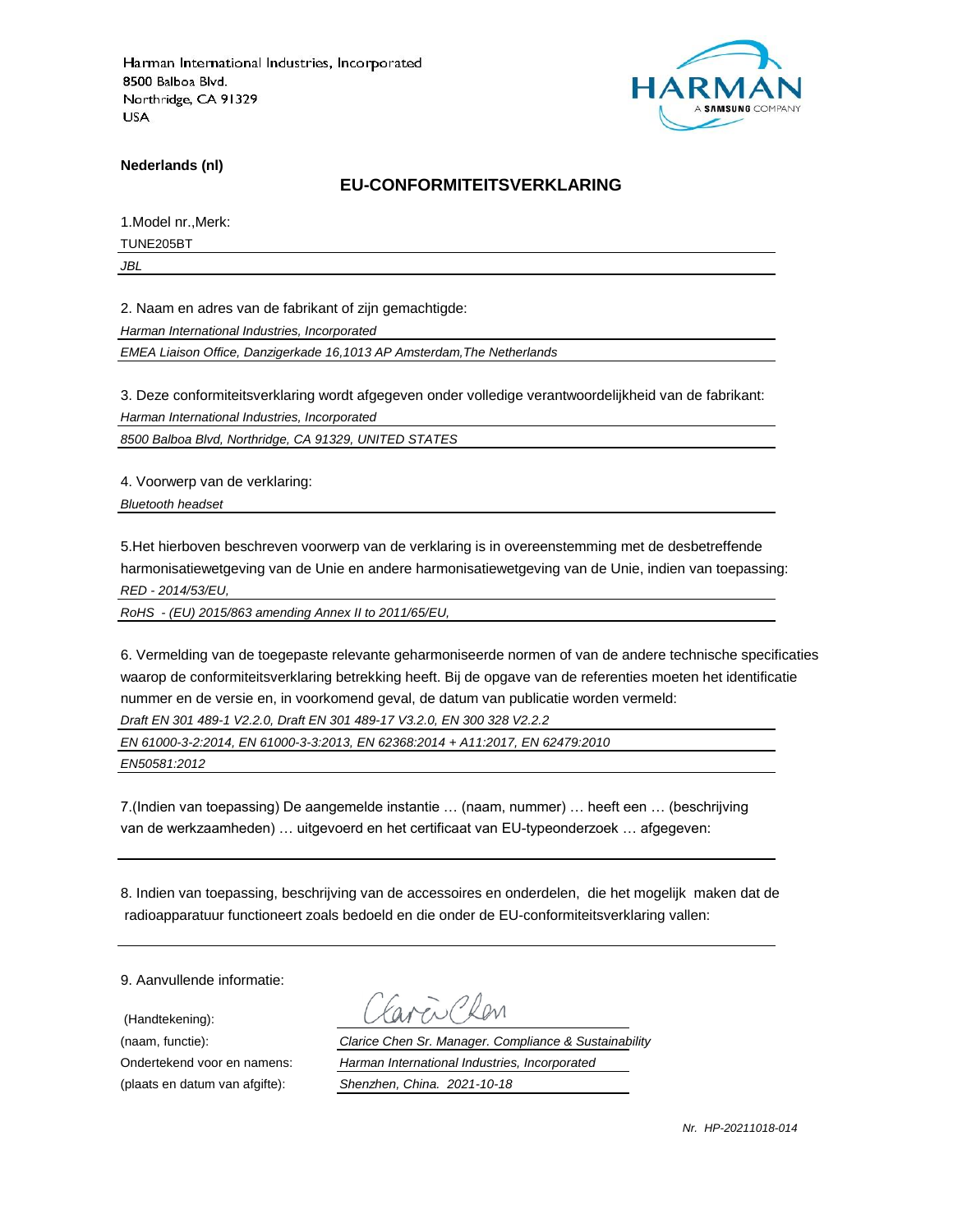

**Română (ro)**

## **DECLARAȚIA UE DE CONFORMITATE**

1. Număr model, marcă:

TUNE205BT

*JBL*

2. Denumirea și adresa producătorului sau a reprezentantului său autorizat:

*Harman International Industries, Incorporated*

*EMEA Liaison Office, Danzigerkade 16,1013 AP Amsterdam,The Netherlands*

3. Prezenta declarație de conformitate este emisă pe răspunderea exclusivă a producătorului:

*Harman International Industries, Incorporated*

*8500 Balboa Blvd, Northridge, CA 91329, UNITED STATES*

4.Obiectul declarației:

*Bluetooth headset*

5. Obiectul declarației descris mai sus este în conformitate cu legislația relevantă de armonizare a Uniunii: și După caz, alte acte din legislația de armonizare a Uniunii

*RED - 2014/53/EU,*

*RoHS - (EU) 2015/863 amending Annex II to 2011/65/EU,*

6. Trimiterile la standardele armonizate relevante folosite sau trimiterile la alte specificații tehnice în legătură cu care se declară conformitatea. Referințele sunt enumerate împreună cu numerele de identificare și cu versiunea acestora precum și cu data eliberării, după caz:

*Draft EN 301 489-1 V2.2.0, Draft EN 301 489-17 V3.2.0, EN 300 328 V2.2.2*

*EN 61000-3-2:2014, EN 61000-3-3:2013, EN 62368:2014 + A11:2017, EN 62479:2010*

*EN50581:2012*

7. După caz, organismul notificat … (denumire, număr) ... a efectuat … (descrierea intervenției) și a emis certificatul de examinare UE de tip:

8. După caz, o descriere a accesoriilor și componentelor, inclusiv a produselor software, care permit echipamentelor radio să funcționeze corespunzător și care sunt incluse în declarația de conformitate:

9. Informații suplimentare:

(Semnătura):

(numele, funcția) : *Clarice Chen Sr. Manager. Compliance & Sustainability* Semnat pentru și în numele: *Harman International Industries, Incorporated* (locul și data emiterii): *Shenzhen, China. 2021-10-18*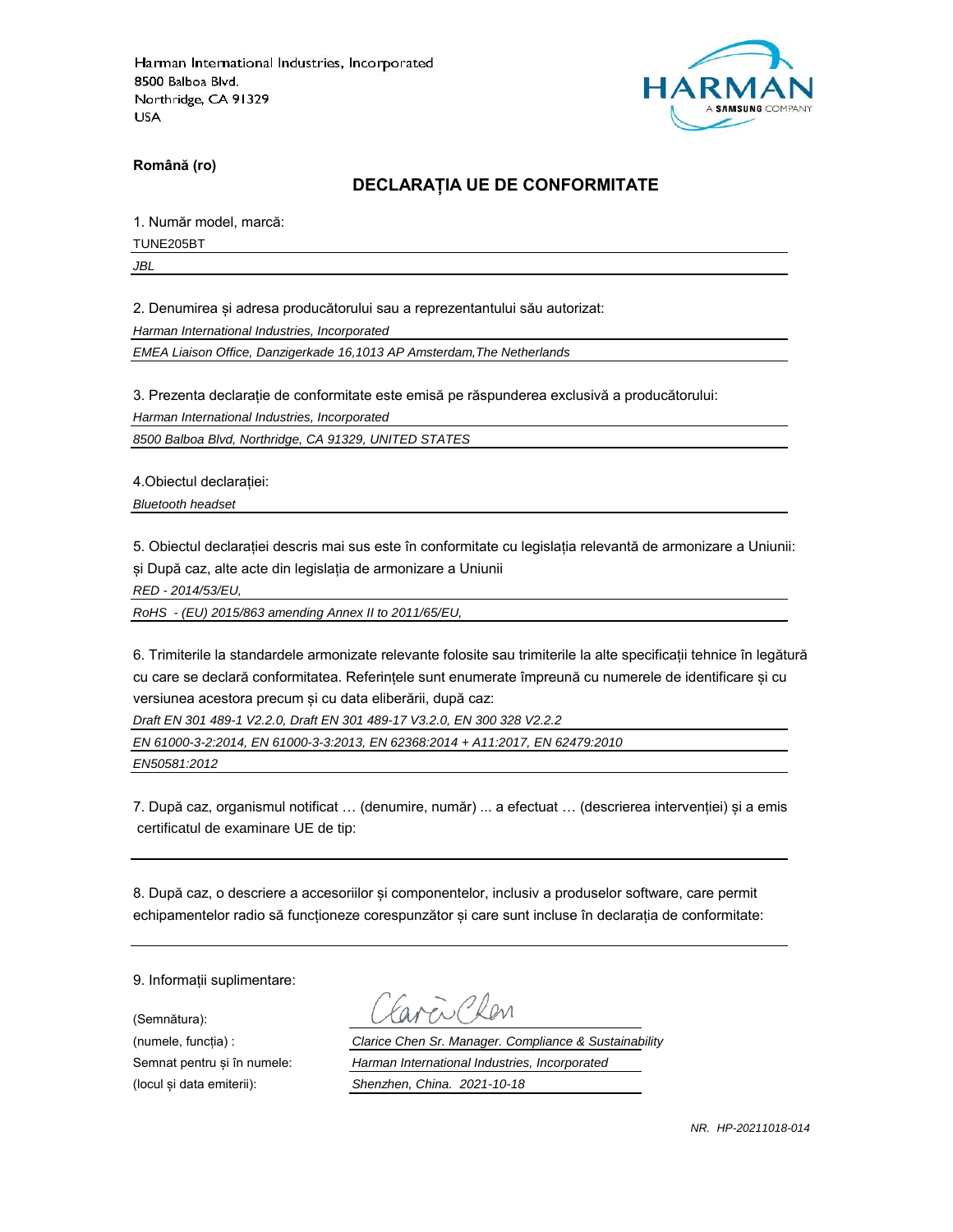

**Suomi (fi)**

### **EU-VAATIMUSTENMUKAISUUSVAKUUTUS**

1. Malli nro.,merkki:

TUNE205BT

*JBL*

2. Valmistajan tai sen valtuutetun edustajan nimi ja osoite:

*Harman International Industries, Incorporated*

*EMEA Liaison Office, Danzigerkade 16,1013 AP Amsterdam,The Netherlands*

3. Tämä vaatimustenmukaisuusvakuutus on annettu valmistajan yksinomaisella vastuulla:

*Harman International Industries, Incorporated*

*8500 Balboa Blvd, Northridge, CA 91329, UNITED STATES*

4. Vakuutuksen kohde:

*Bluetooth headset*

5. Edellä kuvattu vakuutuksen kohde on asiaa koskevan unionin yhdenmukaistamislainsäädännön vaatimusten mukainen ja Muu unionin yhdenmukaistamissäädös (tapauksen mukaan):

*RED - 2014/53/EU,*

*RoHS - (EU) 2015/863 amending Annex II to 2011/65/EU,*

6. Viittaus niihin asiaankuuluviin yhdenmukaistettuihin standardeihin, joita on käytetty, tai viittaus muihin teknisiin eritelmiin, joiden perusteella vaatimustenmukaisuusvakuutus on annettu. Viittausten luettelossa on mainittava niiden tunnistenumero ja versio ja tapauksen mukaan antopäivä:

*Draft EN 301 489-1 V2.2.0, Draft EN 301 489-17 V3.2.0, EN 300 328 V2.2.2*

*EN 61000-3-2:2014, EN 61000-3-3:2013, EN 62368:2014 + A11:2017, EN 62479:2010*

*EN50581:2012*

7. Tapauksen mukaan ilmoitettu laitos … (nimi, numero) … suoritti … (toimenpiteen kuvaus) … ja antoi EU-tyyppitarkastustodistuksen: …

8. Tapauksen mukaan kuvaus lisälaitteista ja osista, myös ohjelmistoista, jotka mahdollistavat radiolaitteen käyttötarkoituksen mukaisen käytön ja jotka EU-vaatimustenmukaisuusvakuutus kattaa:

9. Lisätietoja:

(allekirjoitus):

(antamispaikka ja -päivämäärä): *Shenzhen, China. 2021-10-18*

(nimi, tehtävä): *Clarice Chen Sr. Manager. Compliance & Sustainability* Seuraavan puolesta allekirjoittanut: *Harman International Industries, Incorporated*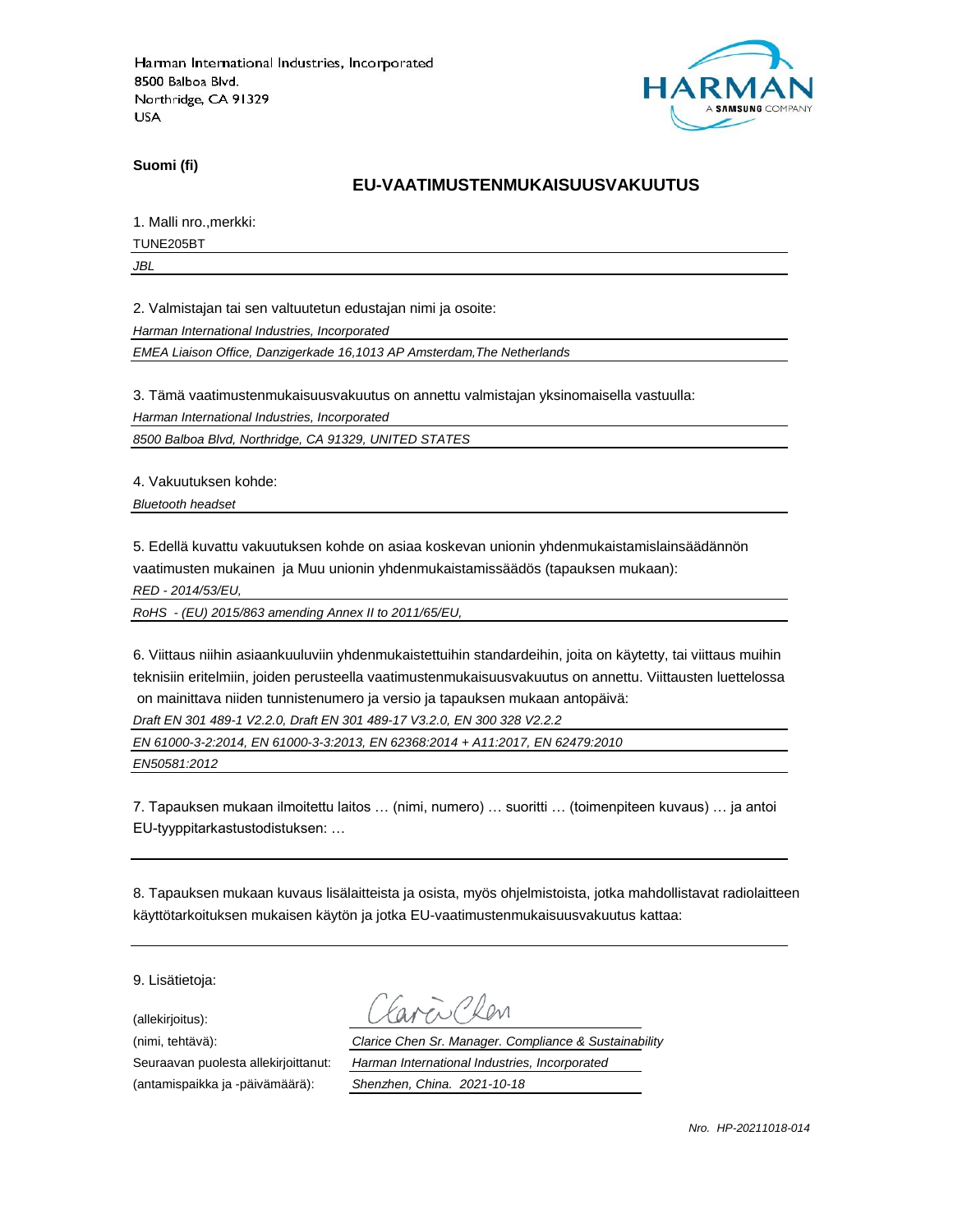

**magyar (hu)**

# **EU-MEGFELELŐSÉGI NYILATKOZAT**

1.Modellazonosító,márka:

TUNE205BT

*JBL*

2. A gyártó vagy meghatalmazott képviselőjének neve és címe:

*Harman International Industries, Incorporated*

*EMEA Liaison Office, Danzigerkade 16,1013 AP Amsterdam,The Netherlands*

3. Ezt a megfelelőségi nyilatkozatot a gyártó kizárólagos felelőssége mellett adják ki:

*Harman International Industries, Incorporated*

*8500 Balboa Blvd, Northridge, CA 91329, UNITED STATES*

4. A nyilatkozat tárgya:

*Bluetooth headset*

5. A fent ismertetett nyilatkozat tárgya megfelel a vonatkozó uniós harmonizációs jogszabályoknak és adott esetben egyéb uniós harmonizációs jogszabály

*RED - 2014/53/EU,*

*RoHS - (EU) 2015/863 amending Annex II to 2011/65/EU,*

6.Az alkalmazott harmonizált szabványokra való hivatkozás vagy az azokra az egyéb műszaki előírásokra való hivatkozás, amelyekkel kapcsolatban megfelelőségi nyilatkozatot tetteké. A hivatkozásokat az azonosító számokkal együtt és a megfelelő verzió feltüntetésével kell megadni, adott esetben a kiállítás dátumával együtt: *Draft EN 301 489-1 V2.2.0, Draft EN 301 489-17 V3.2.0, EN 300 328 V2.2.2*

*EN 61000-3-2:2014, EN 61000-3-3:2013, EN 62368:2014 + A11:2017, EN 62479:2010*

*EN50581:2012*

7.A(z) ... (nevű, számú)… bejelentett szervezet adott esetben elvégezte a(z) … (a beavatkozás ismertetése) …, és a következő EU-típusvizsgálati tanúsítványt adta ki:

8. Adott esetben a tartozékok és alkatrészek leírása, ideértve a rádióberendezés rendeltetésszerű használatát lehetővé tévő és az EU-megfelelőségi nyilatkozat hatályába tartozó szoftvereket is:

9. További információk:

(aláírás):

(név, beosztás): *Clarice Chen Sr. Manager. Compliance & Sustainability* nevében megbízásából írták alá: *Harman International Industries, Incorporated* (a kiállítás helye és dátuma): *Shenzhen, China. 2021-10-18*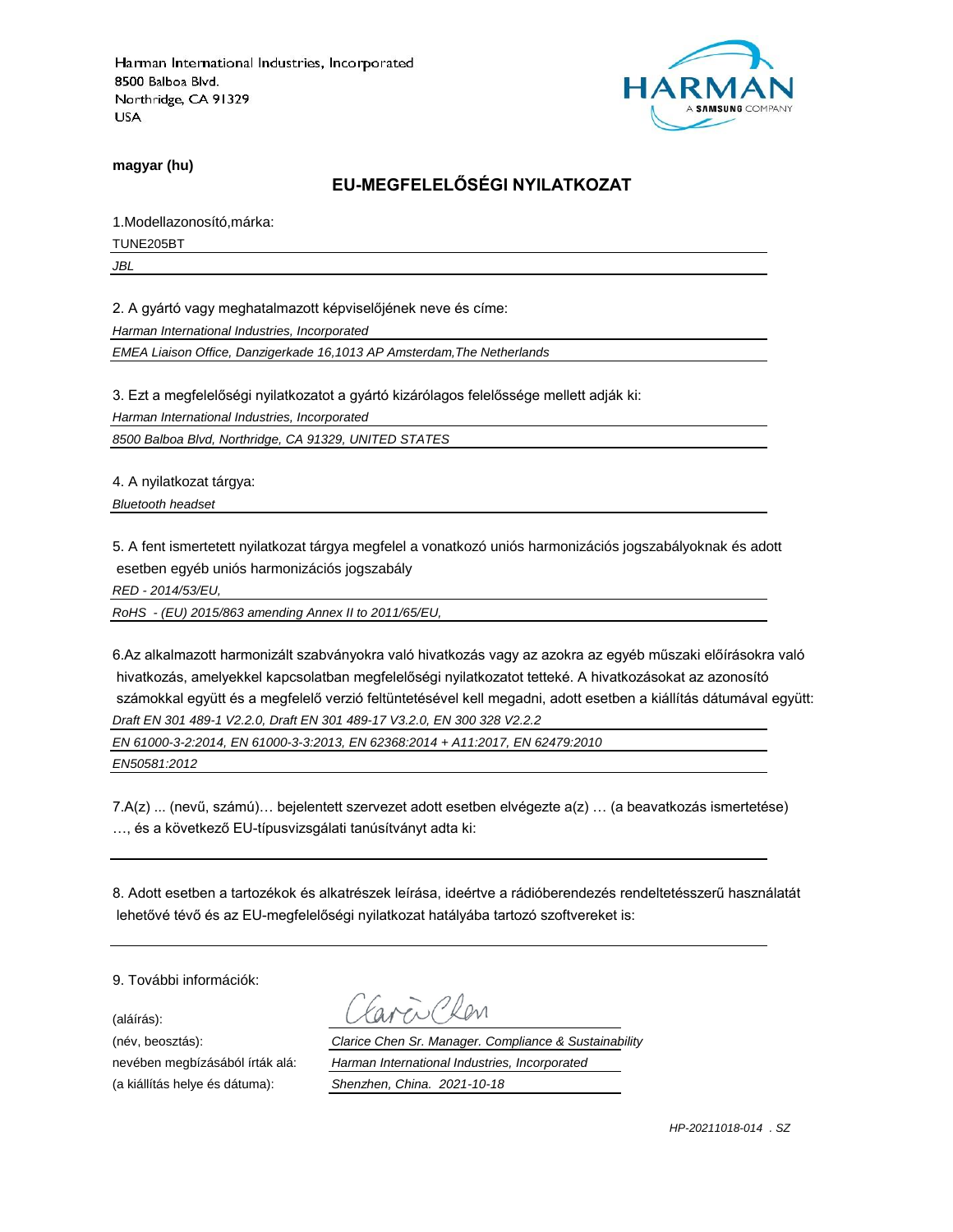

**polski (pl)**

#### **DEKLARACJA ZGODNOŚCI UE**

1. Nazwa modelu,Marka:

TUNE205BT

*JBL*

2. Nazwa i adres producenta lub jego upoważnionego przedstawiciela:

*Harman International Industries, Incorporated*

*EMEA Liaison Office, Danzigerkade 16,1013 AP Amsterdam,The Netherlands*

3. Niniejszą deklarację zgodności wydaje się na wyłączną odpowiedzialność producenta:

*Harman International Industries, Incorporated*

*8500 Balboa Blvd, Northridge, CA 91329, UNITED STATES*

4. Przedmiot deklaracji:

*Bluetooth headset*

5.Wymieniony powyżej przedmiot niniejszej deklaracji jest zgodny z odnośnymi wymaganiami unijnego prawodawstwa harmonizacyjnego i innym unijnym prawodawstwem harmonizacyjnym, w stosownych przypadkach:

*RED - 2014/53/EU,*

*RoHS - (EU) 2015/863 amending Annex II to 2011/65/EU,*

6. Odwołania do odnośnych norm zharmonizowanych, które zastosowano, lub do innych specyfikacji technicznych,w stosunku do których deklarowana jest zgodność. Odwołania muszą być podane wraz z ich numerami identyfika cyjnymi i wersjami oraz w stosownych przypadkach z datą wydania:

*Draft EN 301 489-1 V2.2.0, Draft EN 301 489-17 V3.2.0, EN 300 328 V2.2.2*

*EN 61000-3-2:2014, EN 61000-3-3:2013, EN 62368:2014 + A11:2017, EN 62479:2010*

*EN50581:2012*

7. W stosownych przypadkach, jednostka notyfikowana … (nazwa, numer) … przeprowadziła … (opis interwencji) … i wydała certyfikat badania typu UE:

8.W stosownych przypadkach, opis elementów dodatkowych lub komponentów, w tym oprogramowania , które umoż liwiają działanie urządzenia radiowego zgodnie z przeznaczeniem i które są objęte deklaracją zgodności UE:

9. Informacje dodatkowe:

(podpis):

 $\sum_{\ell}$ 

(imię i nazwisko, stanowisko): *Clarice Chen Sr. Manager. Compliance & Sustainability* Podpisano w imieniu: *Harman International Industries, Incorporated* (miejsce i data wydania): *Shenzhen, China. 2021-10-18*

*NR. HP-20211018-014*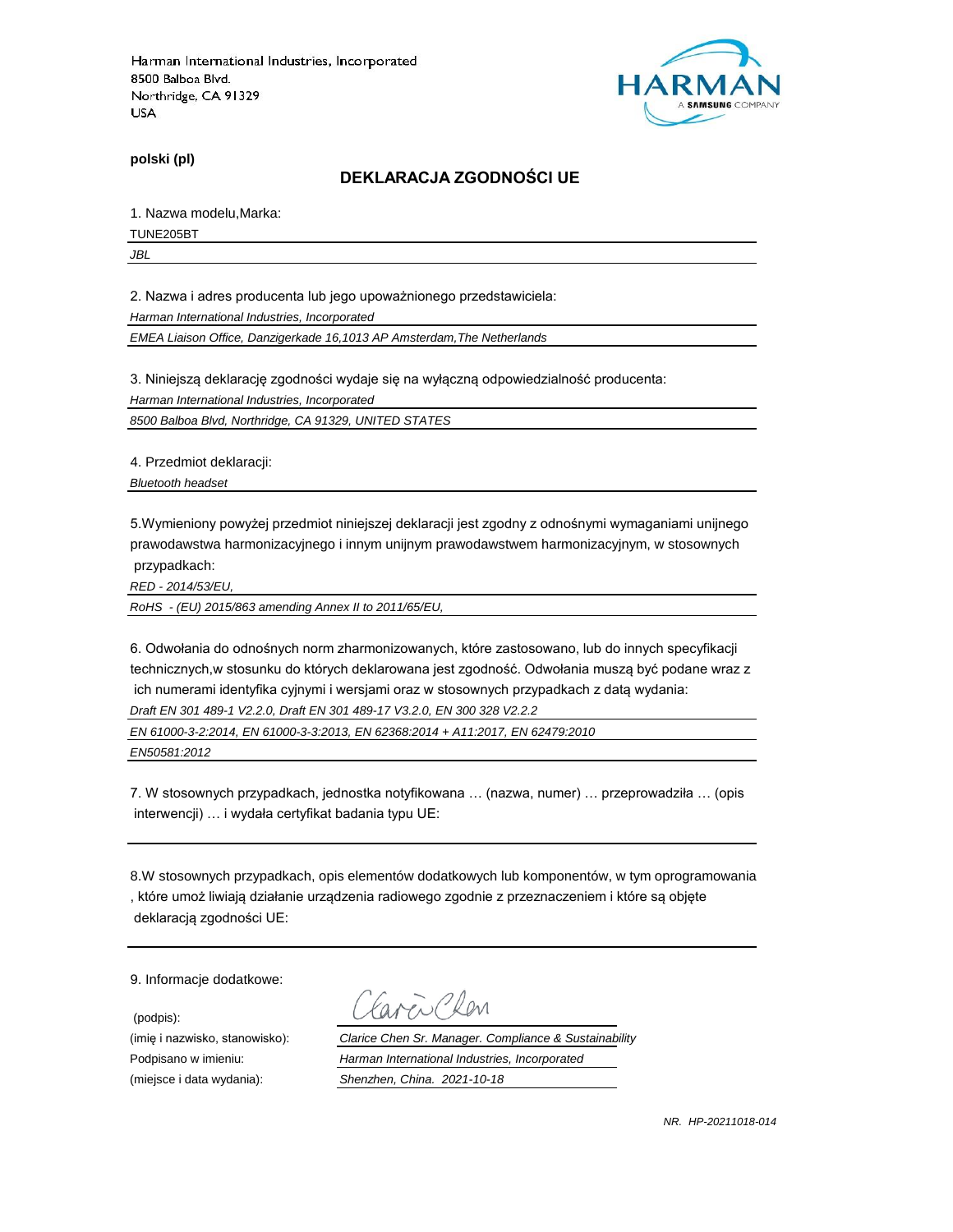

**slovenčina (sk)**

# **EÚ VYHLÁSENIE O ZHODE**

1.Číslo modelu,brand:

TUNE205BT

*JBL*

2. Meno a adresa výrobcu alebo jeho splnomocneného zástupcu:

*Harman International Industries, Incorporated*

*EMEA Liaison Office, Danzigerkade 16,1013 AP Amsterdam,The Netherlands*

3. Toto vyhlásenie o zhode sa vydáva na výhradnú zodpovednosť výrobcu.:

*Harman International Industries, Incorporated*

*8500 Balboa Blvd, Northridge, CA 91329, UNITED STATES*

4.Predmet vyhlásenia:

*Bluetooth headset*

5. Uvedený predmet vyhlásenia je v zhode s príslušnými harmonizačnými právnymi predpismi Únie a Prípadne ďalšie harmonizačné právne predpisy Únie:

*RED - 2014/53/EU,*

*RoHS - (EU) 2015/863 amending Annex II to 2011/65/EU,*

6. Odkazy na príslušné použité harmonizované normy alebo odkazy na iné technické špecifikácie, v súvislosti s ktorými sa zhoda vyhlasuje. V rámci odkazov sa musí uviesť identifikačné číslo a verzia a prípadne dátum vydania:

*Draft EN 301 489-1 V2.2.0, Draft EN 301 489-17 V3.2.0, EN 300 328 V2.2.2*

*EN 61000-3-2:2014, EN 61000-3-3:2013, EN 62368:2014 + A11:2017, EN 62479:2010*

*EN50581:2012*

7. Prípadne: notifikovaný orgán … (názov, číslo) … vykonal … (opis zásahu) … a vydal certifikát EÚ skúšky typu:

8. V príslušných prípadoch opis príslušenstva a komponentov vrátane softvéru, ktoré umožňujú rádiovému zariadeniu fungovať v súlade so zamýšľaným účelom, a na ktoré sa vzťahuje EÚ vyhlásenie o zhode:

9. Doplňujúce informácie:

(podpis):

(meno, funkcia): *Clarice Chen Sr. Manager. Compliance & Sustainability* Podpísané za a v mene: *Harman International Industries, Incorporated* (miesto a dátum vydania): *Shenzhen, China. 2021-10-18*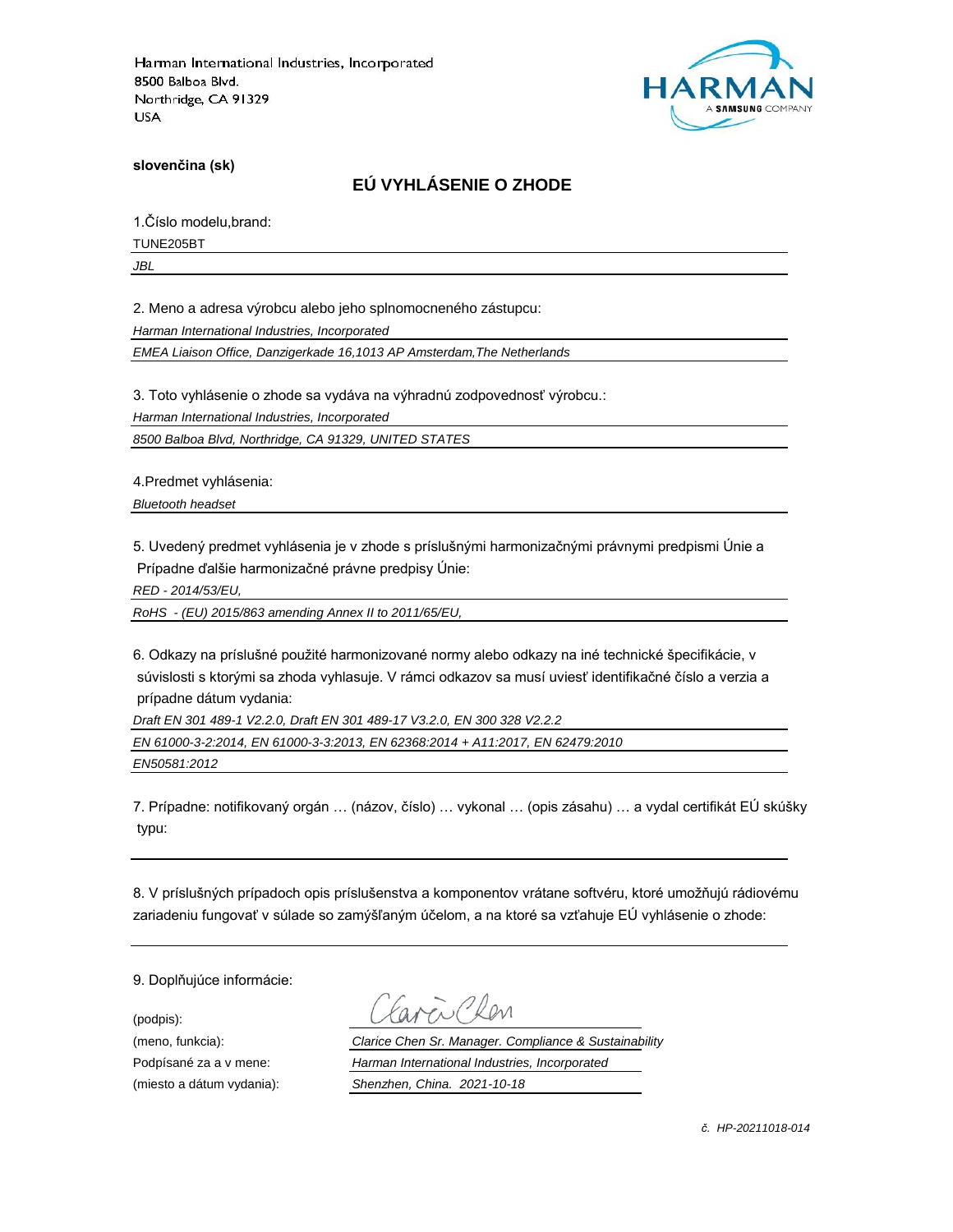

**svenska (sv)**

# **EU-FÖRSÄKRAN OM ÖVERENSSTÄMMELSE**

1. Modell nr.,varumärke**:**

TUNE205BT

*JBL*

2. Namn på och adress till tillverkaren eller dennes representant:

*Harman International Industries, Incorporated*

*EMEA Liaison Office, Danzigerkade 16,1013 AP Amsterdam,The Netherlands*

3. Denna försäkran om överensstämmelse utfärdas på tillverkarens eget ansvar:

*Harman International Industries, Incorporated*

*8500 Balboa Blvd, Northridge, CA 91329, UNITED STATES*

4. Föremål för försäkran:

*Bluetooth headset*

5. Föremålet för försäkran ovan överensstämmer med den relevanta unionslagstiftningen om harmon -isering och Annan harmoniserad unionslagstiftning i förekommande fall

*RED - 2014/53/EU,*

*RoHS - (EU) 2015/863 amending Annex II to 2011/65/EU,*

6.Hänvisningar till de relevanta harmoniserade standarder som använts eller hänvisningar till andra tekniska specifikationer enligt vilka överensstämmelsen försäkras. Hänvisningar måste förtecknas tillsammans med identifieringsnummer och version och i förekommande fall datum för utfärdande:

*Draft EN 301 489-1 V2.2.0, Draft EN 301 489-17 V3.2.0, EN 300 328 V2.2.2*

*EN 61000-3-2:2014, EN 61000-3-3:2013, EN 62368:2014 + A11:2017, EN 62479:2010*

*EN50581:2012*

7. I tillämpliga fall: det anmälda organet ... (namn, nummer) ... har utfört ... (beskrivning av åtgärd) ... och utfärdat EU- typprovningsintyg:

8. I förekommande fall en beskrivning av tillbehör och komponenter, inklusive programvara, som gör det möjligt för radioutrustningen att fungera som avsett och som täcks av en EU-försäkran om överensstämmelse:

9. Ytterligare information:

(namnteckning):

EN Plen

(namn, befattning): *Clarice Chen Sr. Manager. Compliance & Sustainability* Undertecknat för: *Harman International Industries, Incorporated* (ort och datum) *Shenzhen, China. 2021-10-18*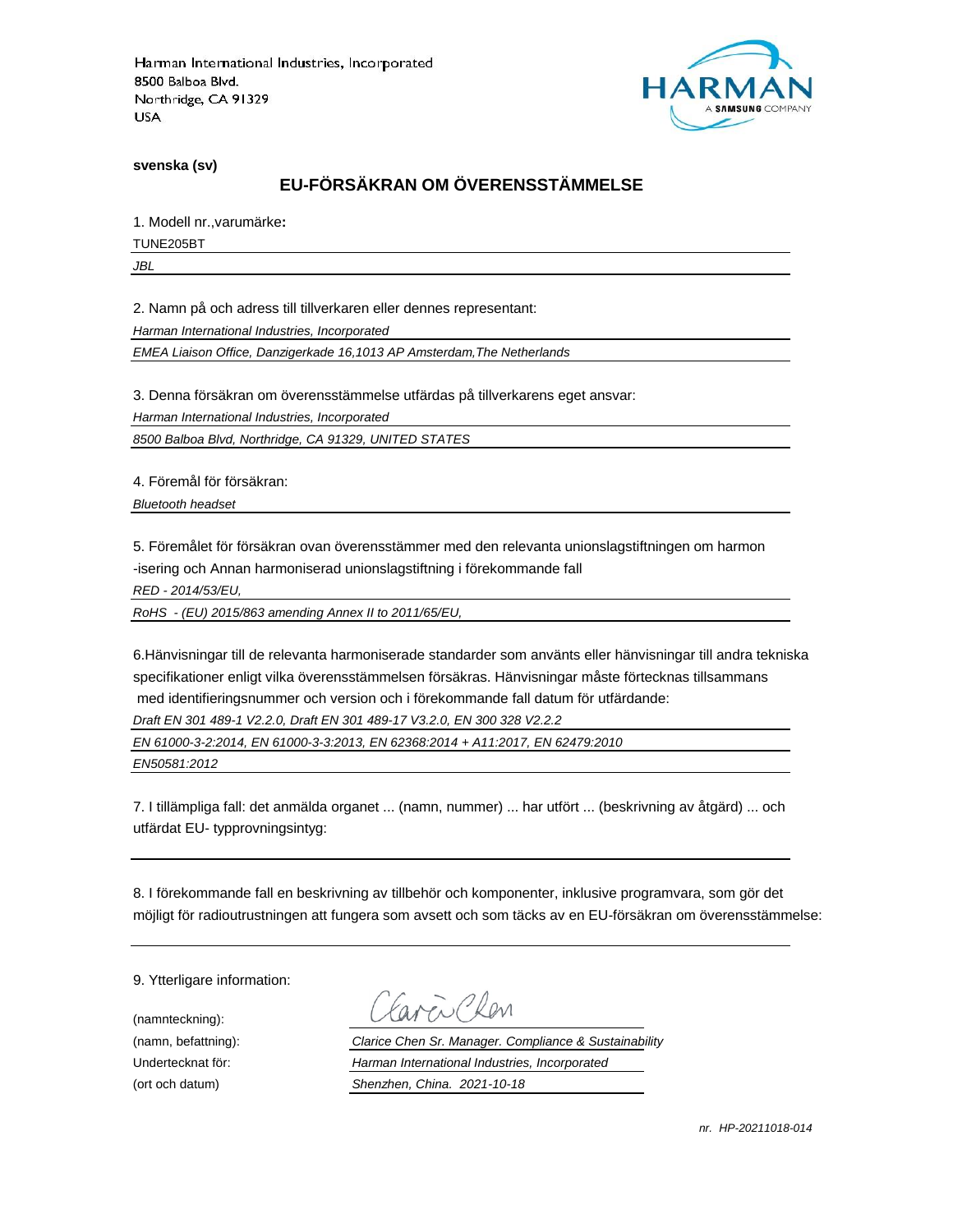

**Malti (mt)**

# **DIKJARAZZJONI TA' KONFORMITÀ TAL-UE**

1.Il-mudell Nru.,marka:

TUNE205BT

*JBL*

2. L-isem u l-indirizz tal-manifattur jew tar-rappreżentant awtorizzat tiegħu:

*Harman International Industries, Incorporated*

*EMEA Liaison Office, Danzigerkade 16,1013 AP Amsterdam,The Netherlands*

3. Din id-dikjarazzjoni tal-konformità tinħareg taħt ir-responsabbiltà unika tal-manifattur:

*Harman International Industries, Incorporated*

*8500 Balboa Blvd, Northridge, CA 91329, UNITED STATES*

4.L-għan tad-dikjarazzjoni:

*Bluetooth headset*

5. L-għan tad-dikjarazzjoni deskritt hawn fuq huwa konformi mal-leġiżlazzjoni ta' armonizzazzjoni rilevanti tal -Unjon u Leġiżlazzjoni dwar l-armonizzazzjoni oħra tal-Unjoni meta tkun applikabbli

*RED - 2014/53/EU,*

*RoHS - (EU) 2015/863 amending Annex II to 2011/65/EU,*

6. Ir-referenzi għall-istandards armonizzati rilevanti li ntużaw, jew ir-referenzi għall-ispeċifikazzjonijiet tekniċi l-oħrajn li skonthom qed tiġi ddikjarata l-konformità: Ir-referenzi jridu jiġu elenkati bin-numru tal-identifikazzjoni u l-verżjoni tagħhom u, fejn applikabbli, id-data tal-ħruġ:

*Draft EN 301 489-1 V2.2.0, Draft EN 301 489-17 V3.2.0, EN 300 328 V2.2.2*

*EN 61000-3-2:2014, EN 61000-3-3:2013, EN 62368:2014 + A11:2017, EN 62479:2010*

*EN50581:2012*

7.Meta applikabbli, il-korp notifikat … (l-isem, in-numru) … wettaq… (deskrizzjoni tal-intervent) … u ħareġ iċ-ċertifikat tal-eżami tat-tip tal-UE:

8. Fejn applikabbli, deskrizzjoni tal-aċċessorji u il-komponenti, inkluż is-softwer, li jippermettu t-tagħmir tar -radju jopera kif intiż u koperti mid-dikjarazzjoni tal-konformità tal-UE:

9. Informazzjoni addizzjonali:

(firma):

EN CRON

(isem, funzjoni): *Clarice Chen Sr. Manager. Compliance & Sustainability* Iffirmat għal u f'isem: *Harman International Industries, Incorporated* (post u data tal-ħruġ): *Shenzhen, China. 2021-10-18*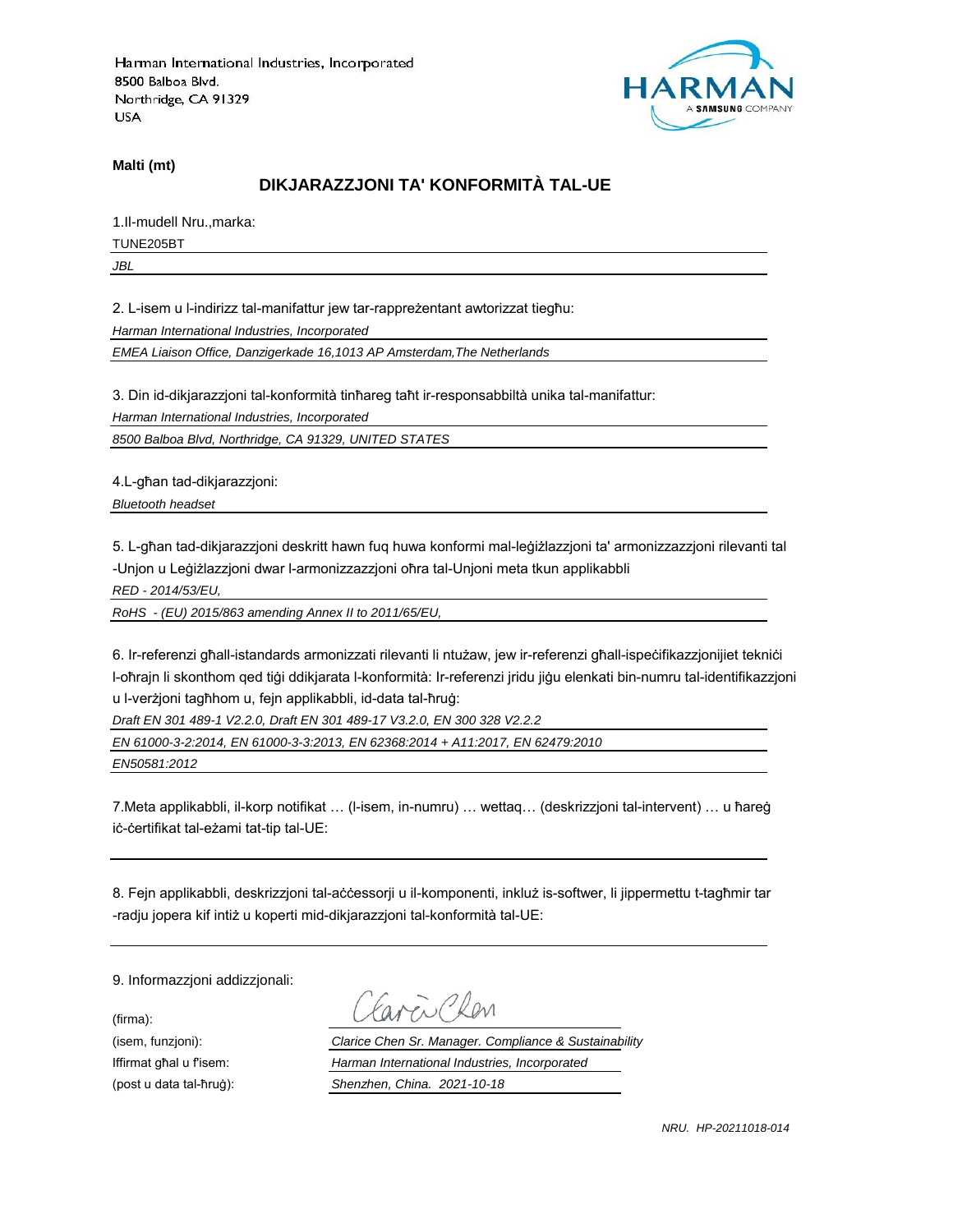

**português (pt)**

# **DECLARAÇÃO UE DE CONFORMIDADE**

1. Modelo Nº.,marca:

TUNE205BT

*JBL*

2. Nome e endereço do fabricante ou do respetivo mandatário:

*Harman International Industries, Incorporated*

*EMEA Liaison Office, Danzigerkade 16,1013 AP Amsterdam,The Netherlands*

3. A presente declaração de conformidade é emitida sob a exclusiva responsabilidade do fabricante:

*Harman International Industries, Incorporated*

*8500 Balboa Blvd, Northridge, CA 91329, UNITED STATES*

4. Objeto da declaração:

*Bluetooth headset*

5.O objeto da declaração acima mencionada está em conformidade com a legislação de harmonização da União aplicável, Outra legislação de harmonização da União, se aplicável:

*RED - 2014/53/EU,*

*RoHS - (EU) 2015/863 amending Annex II to 2011/65/EU,*

6. Referências às normas harmonizadas aplicáveis utilizadas ou às outras especificações técnicas em relação às quais a conformidade é declarada. As referências devem ser enumeradas com os respetivos números de identificação e versão e, se for caso disso, a data de emissão:

*Draft EN 301 489-1 V2.2.0, Draft EN 301 489-17 V3.2.0, EN 300 328 V2.2.2*

*EN 61000-3-2:2014, EN 61000-3-3:2013, EN 62368:2014 + A11:2017, EN 62479:2010*

*EN50581:2012*

7. Se aplicável, o organismo notificado: (nome, número)... efetuou… (descrição da intervenção)… e emitiu o certificado de exame UE de tipo:

8. Se aplicável, descrição dos acessórios e/ou componentes, incluindo o software, que permitem que o equipamento de rádio funcione conforme o pretendido, abrangidos pela declaração UE de conformidade:

9. Informações complementares:

(assinatura):

Chen

(nome, cargo) : *Clarice Chen Sr. Manager. Compliance & Sustainability* Assinado por e em nome de: *Harman International Industries, Incorporated* (local e data de emissão) *Shenzhen, China. 2021-10-18*